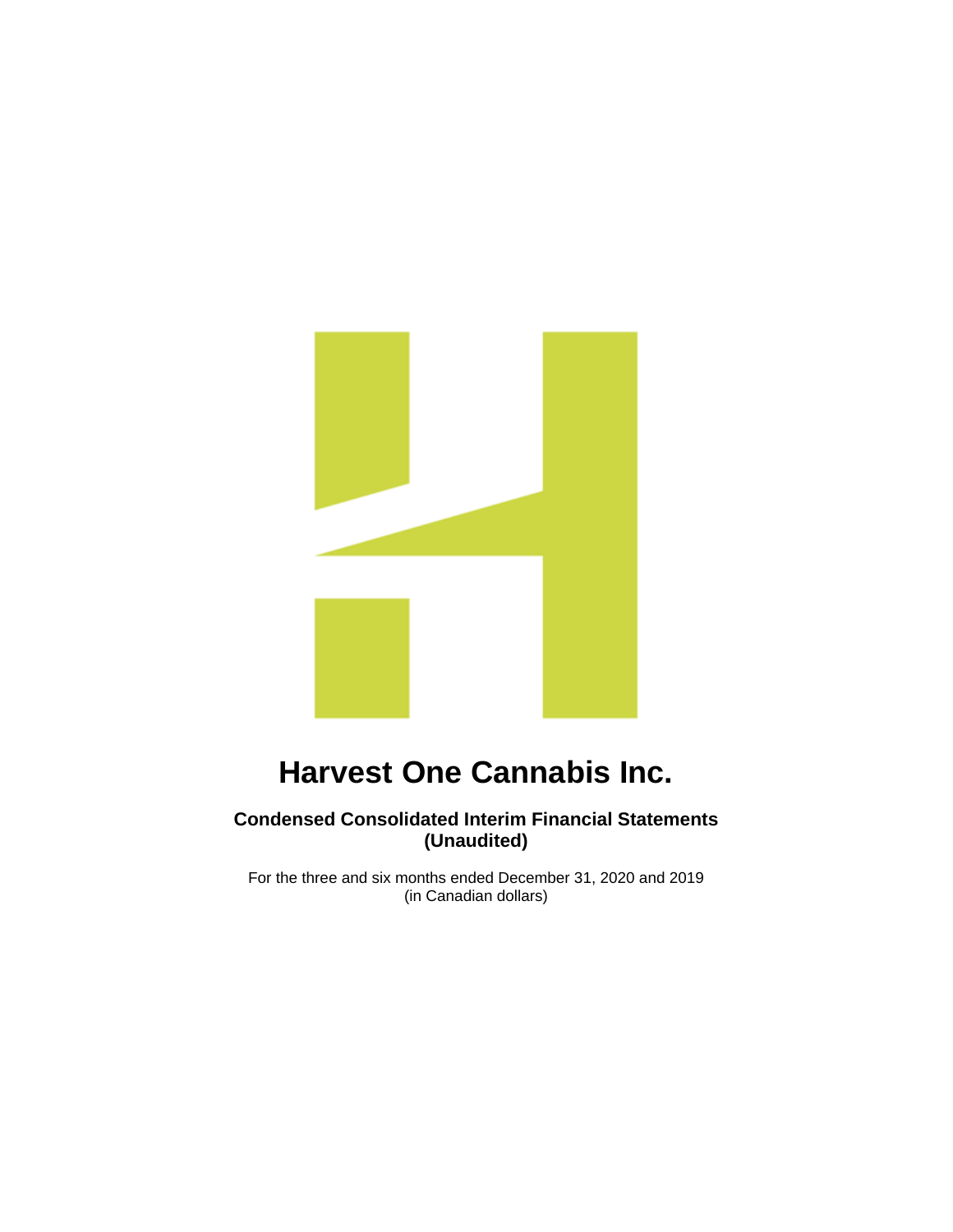# **Table of contents**

| $\mathbf{3}$   |
|----------------|
| $\overline{4}$ |
| 5              |
| 6              |
| 7-27           |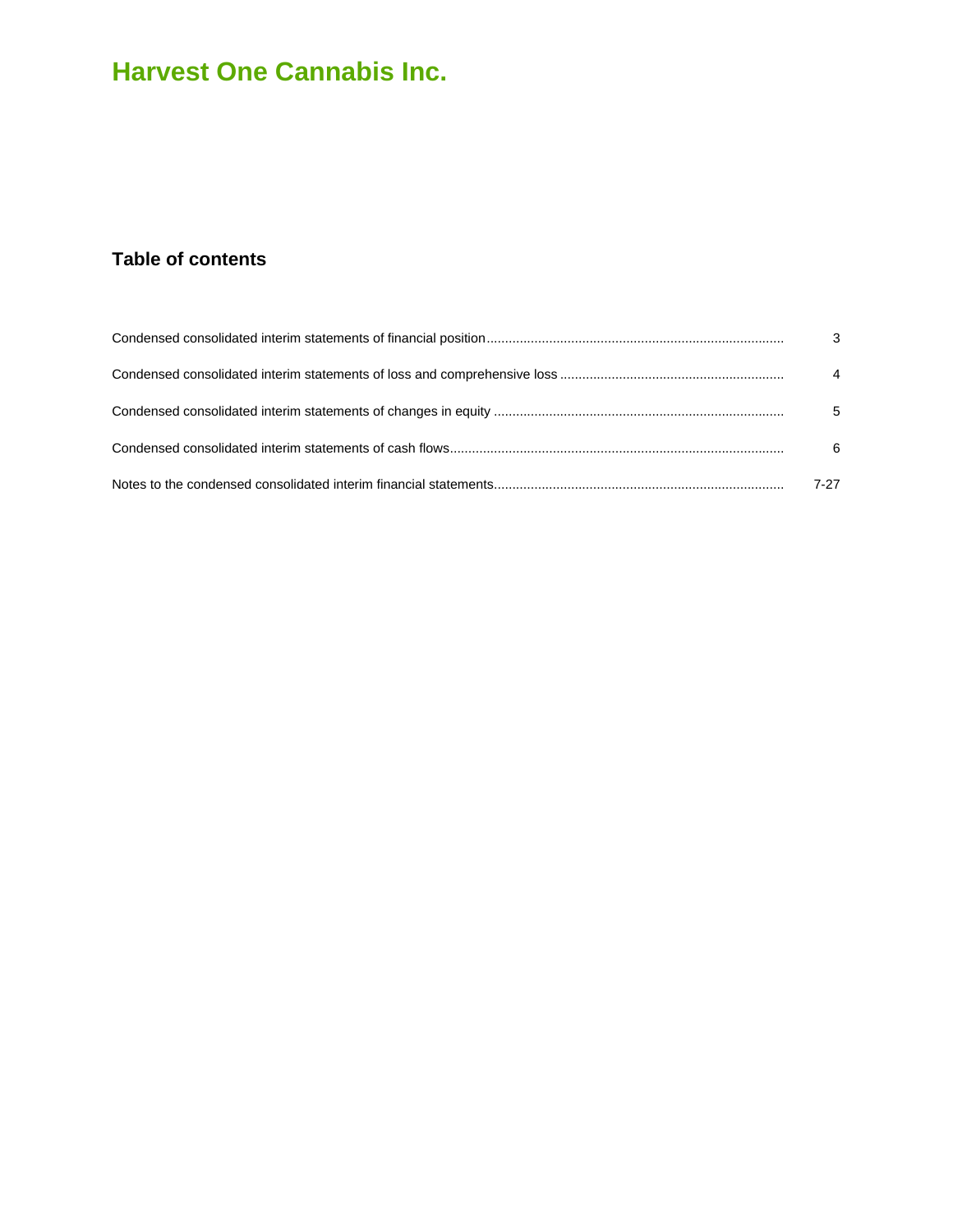# Condensed consolidated interim statements of financial position

As at December 31, 2020 and June 30, 2020

(Unaudited – Expressed in thousands of Canadian dollars, except share and per share amounts)

|                                                  | <b>Note</b> | December 31 | June 30    |
|--------------------------------------------------|-------------|-------------|------------|
|                                                  |             | 2020        | 2020       |
|                                                  |             | \$          | \$         |
| <b>Assets</b>                                    |             |             |            |
| <b>Current assets</b>                            |             |             |            |
| Cash                                             |             | 1,443       | 1,406      |
| Accounts receivable                              | 3           | 1,703       | 1,671      |
| Lease receivable                                 |             | 108         | 100        |
| Inventories                                      | 4           | 5,285       | 9,288      |
| Prepaid expenses and deposits                    |             | 379         | 898        |
| Assets held for sale                             | 9           | 4.892       | 15,050     |
|                                                  |             | 13,810      | 28,413     |
| Lease receivable                                 |             | 348         | 404        |
| Property, plant and equipment                    | 5           | 6,413       | 16,392     |
| Intangible assets                                | 6           | 7,122       | 12,635     |
| <b>Total assets</b>                              |             | 27,693      | 57,844     |
| <b>Liabilities</b><br><b>Current liabilities</b> |             |             |            |
| Accounts payable and accrued liabilities         | 10          | 8,688       | 14,551     |
| Loans and lease liabilities                      | 11          | 231         | 3,893      |
| Liabilities associated with assets held for sale | 9           | 892         | 750        |
|                                                  |             | 9,811       | 19,194     |
| Loans and lease liabilities                      | 11          | 2,147       | 2,080      |
| <b>Total liabilities</b>                         |             | 11,958      | 21,274     |
| <b>Equity</b>                                    |             |             |            |
| Share capital                                    | 13          | 146,203     | 146,203    |
| Other reserves                                   | 14          | 22,392      | 21,800     |
| Accumulated other comprehensive loss             |             | (513)       | (179)      |
| Accumulated deficit                              |             | (152, 347)  | (134, 307) |
| Equity attributable to Harvest One shareholders  |             | 15,735      | 33,517     |
| Non-controlling interest                         | 8           |             | 3,053      |
| <b>Total equity</b>                              |             | 15,735      | 36,570     |
| Total liabilities and equity                     |             | 27,693      | 57,844     |
|                                                  |             |             |            |

Going concern (note 2(c)) Commitments and contingencies (note 17) Subsequent events (note 20)

Jason Bednar, Director

**"Jason Bednar" "Gord Davey"**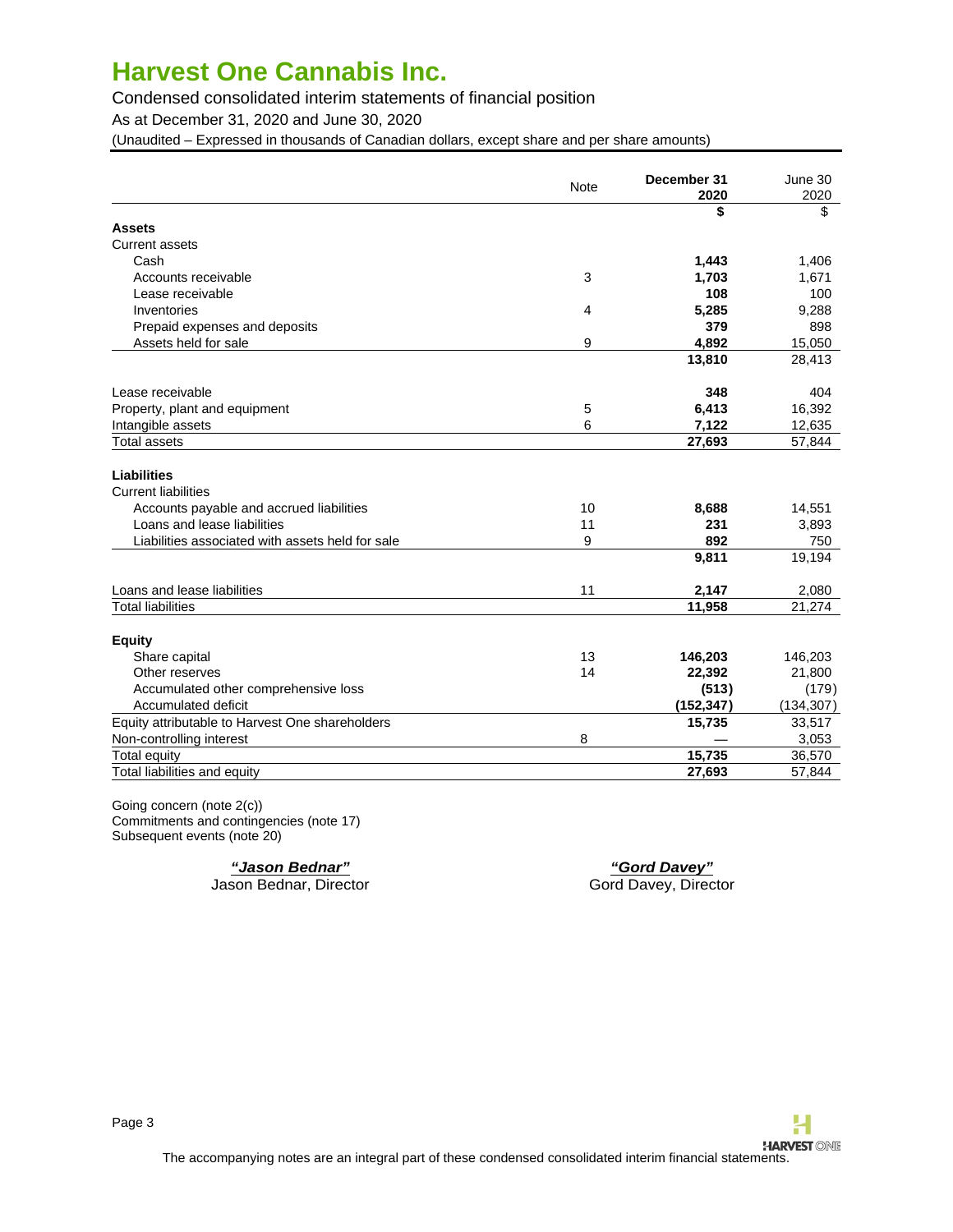Condensed consolidated interim statements of loss and comprehensive loss

For the three and six months ended December 31, 2020 and 2019

(Unaudited – Expressed in thousands of Canadian dollars, except share and per share amounts)

|                                                                                                |       | Three months ended<br>December 31 |                                                           |           | Six months ended<br>December 31 |
|------------------------------------------------------------------------------------------------|-------|-----------------------------------|-----------------------------------------------------------|-----------|---------------------------------|
|                                                                                                | Note  | 2020                              | 2019                                                      | 2020      | 2019                            |
|                                                                                                |       | \$                                | \$                                                        | \$        | \$                              |
| Revenue                                                                                        |       | 1,951                             | 1,911                                                     | 3,830     | 3,639                           |
| Excise taxes                                                                                   |       | 15                                |                                                           | 72        |                                 |
| Net revenue                                                                                    | 18    | 1,936                             | 1,911                                                     | 3,758     | 3,639                           |
| Inventory expensed to cost of sales                                                            |       | 1,218                             | 1,573                                                     | 2,288     | 2,964                           |
| Inventory write-down                                                                           | 4     | (285)                             |                                                           | 22        |                                 |
| Gross profit                                                                                   |       | 1,003                             | 338                                                       | 1,448     | 675                             |
| <b>Expenses</b>                                                                                |       |                                   |                                                           |           |                                 |
| General and administration                                                                     | 12    | 1,826                             | 2,622                                                     | 3,625     | 5,656                           |
| Sales and marketing                                                                            |       | 167                               | 471                                                       | 350       | 960                             |
| <b>Acquisition costs</b>                                                                       |       |                                   | 33                                                        |           | 33                              |
| Research and development                                                                       |       |                                   | 86                                                        |           | 198                             |
| Depreciation and amortization                                                                  |       | 560                               | 528                                                       | 1,114     | 1,051                           |
| Share-based compensation                                                                       | 14(a) | 200                               | 509                                                       | 592       | 1,206                           |
| Severance and reorganization costs                                                             | 15(c) |                                   | 345                                                       | 163       | 345                             |
| Asset impairment and write-downs                                                               | 5(a)  | 9,185                             | 7,900                                                     | 9,185     | 7,900                           |
|                                                                                                |       | 11,938                            | 12,494                                                    | 15,029    | 17,349                          |
| Loss from operations                                                                           |       | (10, 935)                         | (12, 156)                                                 | (13, 581) | (16, 674)                       |
| Other (expense) income                                                                         |       |                                   |                                                           |           |                                 |
| Interest and finance costs                                                                     |       | (96)                              | (87)                                                      | (245)     | (149)                           |
| Loss on investment in associate                                                                |       |                                   | (72)                                                      |           | (223)                           |
| Foreign exchange gain (loss)                                                                   |       | 5                                 | (2)                                                       |           | (5)                             |
|                                                                                                |       | (91)                              | (161)                                                     | (245)     | (377)                           |
| Net loss from continuing operations                                                            |       | (11, 026)                         | (12, 317)                                                 | (13, 826) | (17,051)                        |
| Loss from discontinued operations                                                              | 19    | (3,260)                           | (3,838)                                                   | (4,214)   | (4,534)                         |
| Net loss                                                                                       |       | (14, 286)                         | (16, 155)                                                 | (18,040)  | (21, 585)                       |
| Other comprehensive loss                                                                       |       |                                   |                                                           |           |                                 |
| Foreign currency translation                                                                   |       | 138                               | 14                                                        | (334)     | (177)                           |
| <b>Comprehensive loss</b>                                                                      |       | (14, 148)                         | (16, 141)                                                 | (18, 374) | (21, 762)                       |
| Net loss attributable to:                                                                      |       |                                   |                                                           |           |                                 |
| Harvest One Cannabis Inc.                                                                      |       | (14, 286)                         | (15,991)                                                  | (18,040)  | (21, 252)                       |
| Non-controlling interests                                                                      | 8     |                                   | (164)                                                     |           | (333)                           |
| Comprehensive loss attributable to:                                                            |       |                                   |                                                           |           |                                 |
| Harvest One Cannabis Inc.                                                                      |       | (14, 148)                         | (15, 977)                                                 | (18, 374) | (21, 429)                       |
| Non-controlling interests                                                                      | 8     |                                   | (164)                                                     |           | (333)                           |
| Net loss per share - basic and diluted<br>Weighted average number of outstanding common shares |       | (0.06)                            | (0.07)<br>215,079,486 214,753,945 215,079,486 214,207,173 | (0.08)    | (0.10)                          |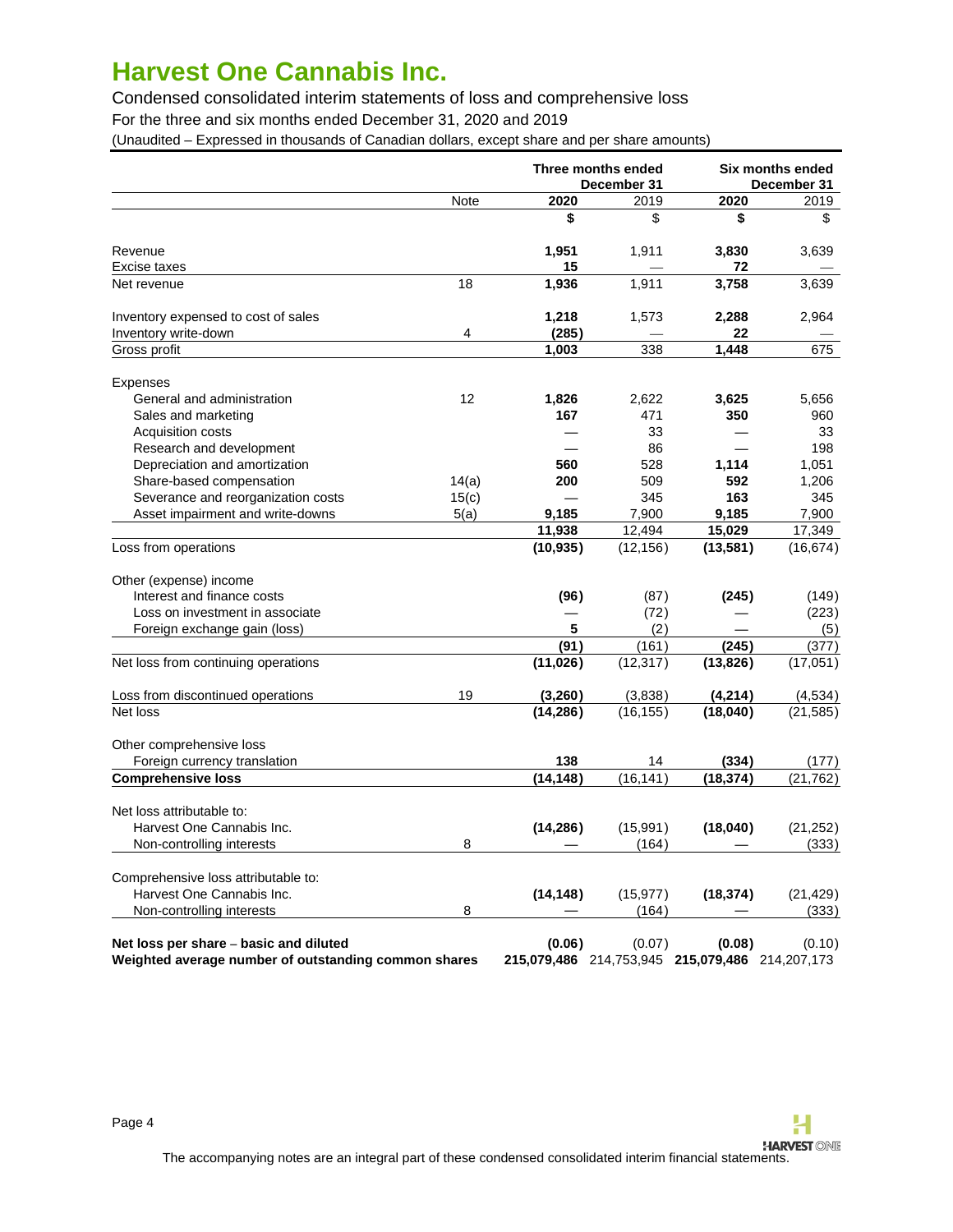Condensed consolidated interim statements of changes in equity

For the six months ended December 31, 2020 and 2019

(Unaudited – Expressed in thousands of Canadian dollars, except share and per share amounts)

<span id="page-4-0"></span>

|                                               | Note        | Number of<br>shares | Share capital | Other reserves | Accumulated<br>other<br>comprehensive<br>loss | Accumulated<br>deficit | Non-<br>controlling<br>interest | Total     |
|-----------------------------------------------|-------------|---------------------|---------------|----------------|-----------------------------------------------|------------------------|---------------------------------|-----------|
|                                               |             | #                   |               |                |                                               | \$                     | \$                              |           |
| Balance, July 1, 2019                         |             | 185,819,851         | 125,093       | 18,042         | (139)                                         | (54, 450)              | 4,589                           | 93,135    |
| Common shares issued for services             |             | 987,013             | 471           |                |                                               |                        |                                 | 471       |
| Common shares issued for acquisition          | 7(a)        | 28,272,622          | 20,639        |                |                                               |                        | $\overline{\phantom{0}}$        | 20,639    |
| Options and warrants issued for acquisition   | $7(a)$ , 14 |                     |               | 1,255          |                                               |                        | $\overline{\phantom{0}}$        | 1,255     |
| Share-based compensation                      | 14          |                     |               | 1,206          |                                               |                        |                                 | 1,206     |
| Foreign currency translation                  |             |                     |               |                | (177)                                         |                        |                                 | (177)     |
| Net loss                                      |             |                     |               |                |                                               | (21, 252)              | (333)                           | (21, 585) |
| Balance, December 31, 2019                    |             | 215,079,486         | 146,203       | 20,503         | (316)                                         | (75, 702)              | 4,256                           | 94,944    |
| Balance, July 1, 2020                         |             | 215,079,486         | 146,203       | 21,800         | (179)                                         | (134, 307)             | 3,053                           | 36,570    |
| Share-based compensation                      | 14          |                     |               | 592            |                                               |                        |                                 | 592       |
| Foreign currency translation                  |             |                     |               |                | (334)                                         |                        |                                 | (334)     |
| Change in ownership interests in subsidiaries |             |                     |               |                |                                               |                        | (3,053)                         | (3,053)   |
| Net loss                                      |             |                     |               |                |                                               | (18,040)               | $\overline{\phantom{0}}$        | (18,040)  |
| Balance, December 31, 2020                    |             | 215,079,486         | 146,203       | 22,392         | (513)                                         | (152, 347)             |                                 | 15,735    |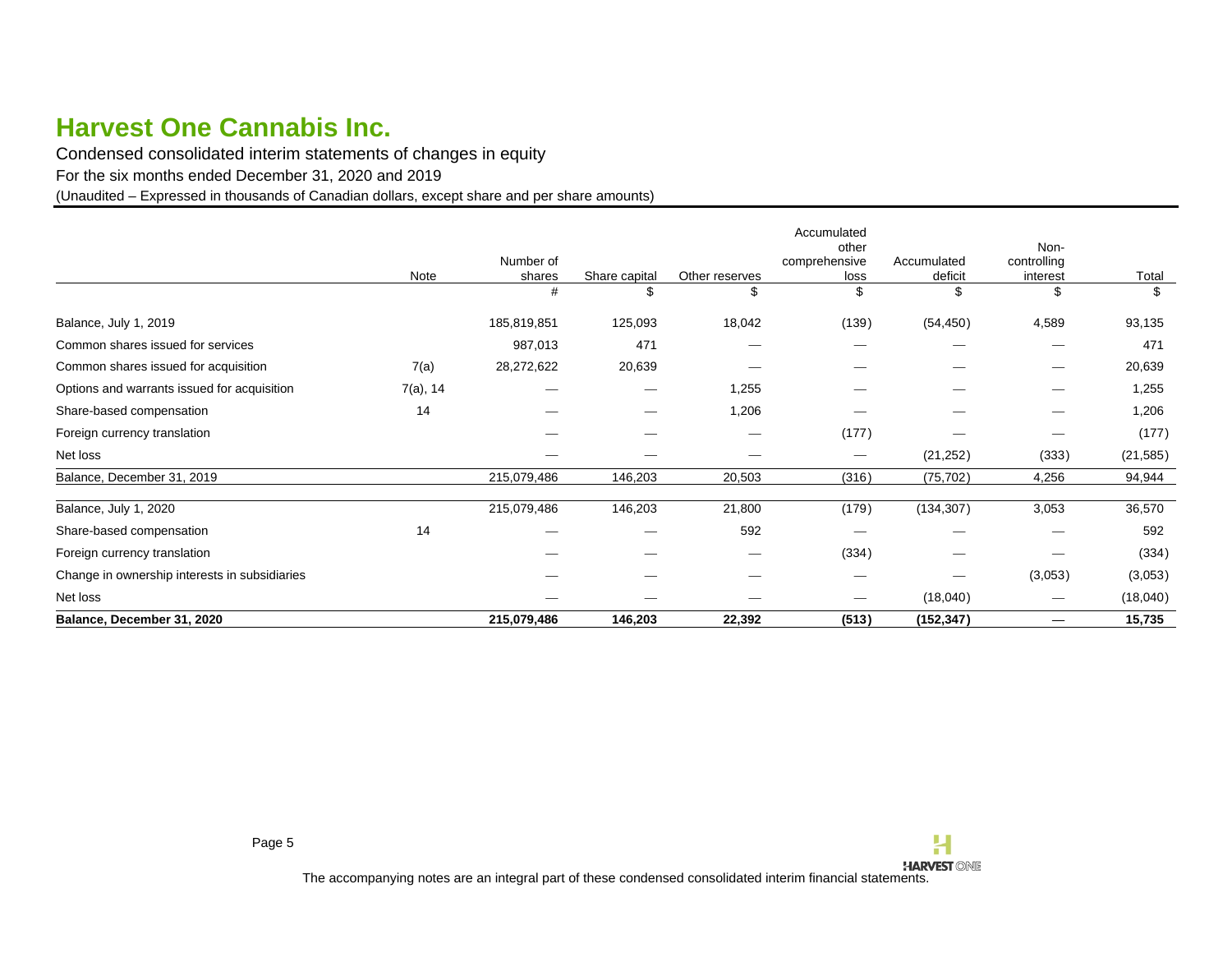Condensed consolidated interim statements of cash flows

For the three and six months ended December 31, 2020 and 2019

(Unaudited – Expressed in thousands of Canadian dollars, except share and per share amounts)

|                                                              |      |             | <b>Six months ended</b><br>December 31 |
|--------------------------------------------------------------|------|-------------|----------------------------------------|
|                                                              | Note | 2020        | 2019                                   |
|                                                              |      | \$          | \$                                     |
| <b>Operating activities</b>                                  |      |             |                                        |
| Net loss                                                     |      | (18,040)    | (21, 585)                              |
| Adjustments to reconcile non-cash items                      |      |             |                                        |
| Depreciation and amortization                                |      | 1,555       | 1,485                                  |
| Asset impairment and write-downs                             |      | 9,185       | 9,866                                  |
| Impairment loss on remeasurement of disposal group           | 19   | 1,311       |                                        |
| Inventory write-down                                         | 5    | 1,247       |                                        |
| (Gain) loss on disposal of assets                            |      | (135)       | 113                                    |
| Share-based compensation                                     | 14   | 592         | 1,206                                  |
| Issuance of common shares for services                       |      |             | 471                                    |
| Interest and accretion on loans and borrowings               | 11   | 196         | 139                                    |
| Loss from investment in associate                            |      |             | 223                                    |
| Unrealized change in fair value of biological assets         | 19   |             | (2,002)                                |
| Realized fair value amounts included in inventory sold       | 19   | 603         | 931                                    |
| Fair value adjustment in inventory expensed to cost of sales |      |             | 769                                    |
| Changes in working capital                                   |      |             |                                        |
| Cash reclassed as asset held for sale                        |      | (59)        | (58)                                   |
| Accounts and lease receivable                                |      | (105)       | 878                                    |
| Inventories                                                  |      | 1,087       | (4,362)                                |
| Prepaid expenses and deposits                                |      | 361         | (411)                                  |
| Accounts payable and accrued liabilities                     |      | (4,934)     | (2,271)                                |
| Net cash used in operating activities                        |      | (7, 136)    | (14,608)                               |
|                                                              |      |             |                                        |
| <b>Investing activities</b>                                  |      |             |                                        |
| Purchase of property, plant and equipment                    | 5    | (26)        | (4,604)                                |
| Proceeds from sale of assets held for sale                   | 9    | 11,250      |                                        |
| Proceeds from sale of property, plant and equipment          |      | 142         | 152                                    |
| Purchase of intangible assets                                |      |             | (33)                                   |
| Investment in and loan to associate                          |      |             | (250)                                  |
| Acquisition of businesses, net of cash acquired              |      |             | 86                                     |
| Net cash provided by (used in) investing activities          |      | 11,366      | (4,649)                                |
|                                                              |      |             |                                        |
| <b>Financing activities</b>                                  |      |             |                                        |
| Repayment of loans and borrowings                            | 11   | (3,791)     | (201)                                  |
| Net cash used in financing activities                        |      | (3,791)     | (201)                                  |
|                                                              |      |             |                                        |
| Effect of foreign exchange on cash                           |      | (402)<br>37 | (63)<br>(19,521)                       |
| Change in cash during the period                             |      |             |                                        |
| Cash, beginning of the period                                |      | 1,406       | 20,301                                 |
| Cash, end of the period                                      |      | 1.443       | 780                                    |

Supplemental cash flow information (note 16)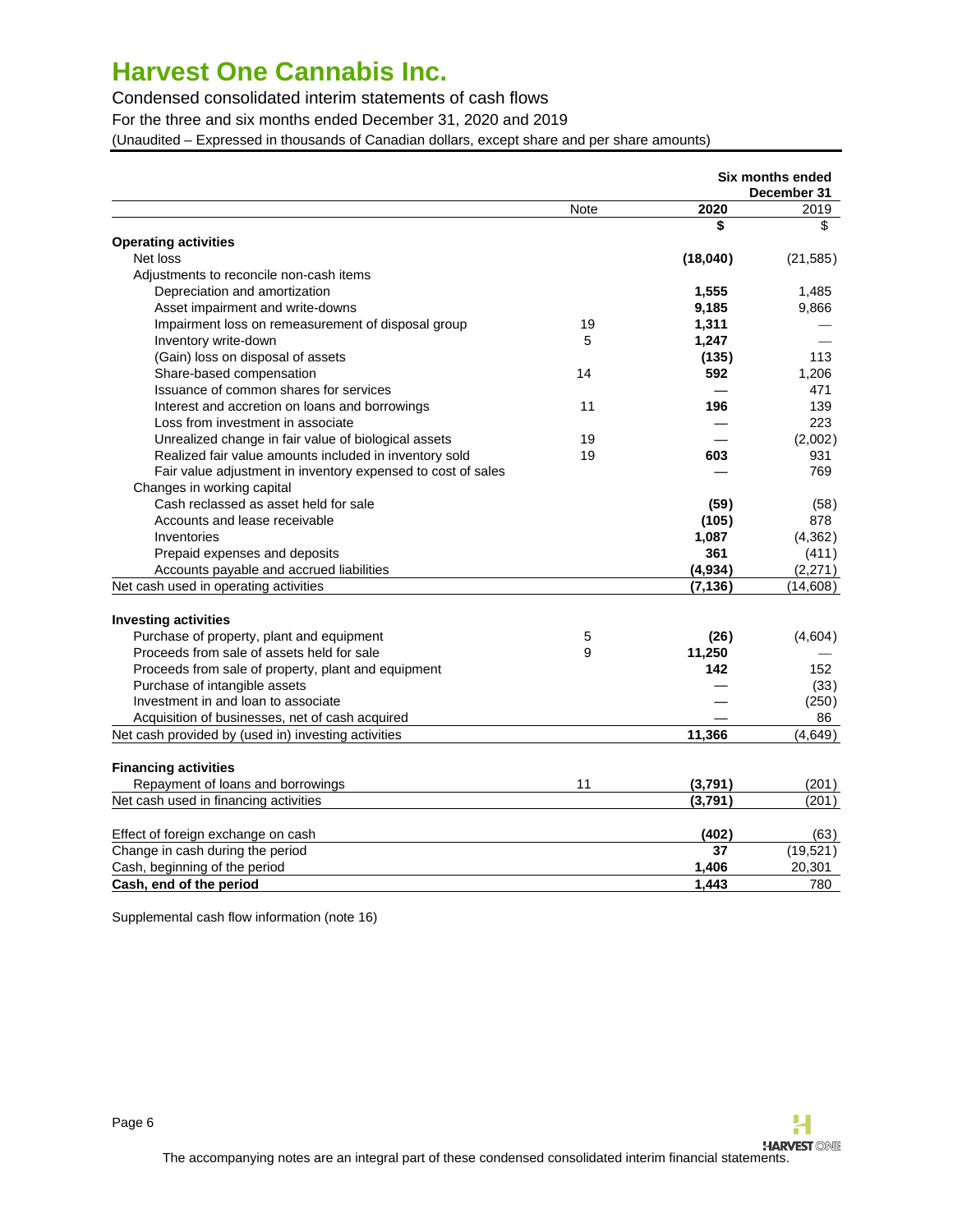Notes to the condensed consolidated interim financial statements For the three and six months ended December 31, 2020 and 2019 (Unaudited – Expressed in thousands of Canadian dollars, except share and per share amounts)

## **1. Nature of operations**

<span id="page-6-0"></span>Harvest One Cannabis Inc. ("Harvest One") is a publicly traded corporation, incorporated in Canada, with its head office located at 404 – 999 Canada Place, Vancouver, BC, V6C 3E2. Harvest One's common shares are listed on the TSX Venture Exchange under the symbol "HVT" and on the OTCQX® Best Market operated by OTC Market Group ("OTCQX") under the symbol "HRVOF".

These consolidated financial statements as at and for the three and six months ended December 31, 2020 and 2019 include Harvest One and its subsidiaries (together referred to as "the Company") and the Company's interest in an affiliated company.

The principal activities of the Company are to provide innovative lifestyle and wellness products to consumers and patients in regulated markets around the world through its subsidiaries: Dream Water Global ("Dream Water") and Delivra Corp. ("Delivra"), which comprise the Company's consumer segment. As at June 30, 2020 and December 31, 2020, the cultivation as well as medical and nutraceutical segments were classified as assets held for sale, respectively (see note 9). Both segments are presented within discontinued operations during the periods ended December 31, 2020 and 2019 (see note 19).

### **2. Significant accounting policies**

### a) Basis of presentation

These condensed consolidated interim financial statements have been prepared in accordance with International Accounting Standards ("IAS") 34 - Interim Financial Reporting, following the same accounting policies and methods of application as those disclosed in the annual audited consolidated financial statements for the year ended June 30, 2020. These condensed consolidated interim financial statements should be read in conjunction with the annual audited consolidated financial statements of the Company for the year ended June 30, 2020, which have been prepared in accordance with International Financial Reporting Standards ("IFRS").

These condensed consolidated interim financial statements were approved and authorized for issue by the Board of Directors of the Company on March 1, 2021.

b) COVID-19 Estimation Uncertainty

In March 2020, the World Health Organization declared the outbreak of COVID-19 a global pandemic. Government measures to limit the spread of COVID-19, including the closure of non-essential businesses. The Company's total net revenue from continuing operations have increased by an average of 4% since the last fiscal quarter. Furthermore, net revenue of continuing operations for the three and six months ended December 31, 2020 have increased by 1% and 3% compared the same periods in the prior year. The production and sale of cannabis have been recognized as essential services across Canada and Europe. Due to the rapid developments and uncertainty surrounding COVID-19, it is not possible to predict the impact that COVID-19 will have on the Company's business, financial position, and operating results in the future. In addition, it is possible that estimates in the Company's consolidated financial statements will change in the near term as a result of COVID-19 and the effect of any such changes could be material, which could result in, among other things impairment of long-lived assets including property, plant and equipment and intangible assets. The Company is closely monitoring the impact of the pandemic on all aspects of its business.

c) Basis of accounting – going concern

These condensed consolidated interim financial statements have been prepared on a going concern basis, which assumes that the Company will be able to realize its assets and discharge its liabilities in the normal course of business.

The Company's ability to continue in the normal course of operations is dependent on its ability to achieve profitable operation, raise additional capital through debt or equity financings, and/or divestiture of non-core assets. While the Company has been successful in raising capital in the past, there is no assurance it will be successful in closing further financing transactions in the future.

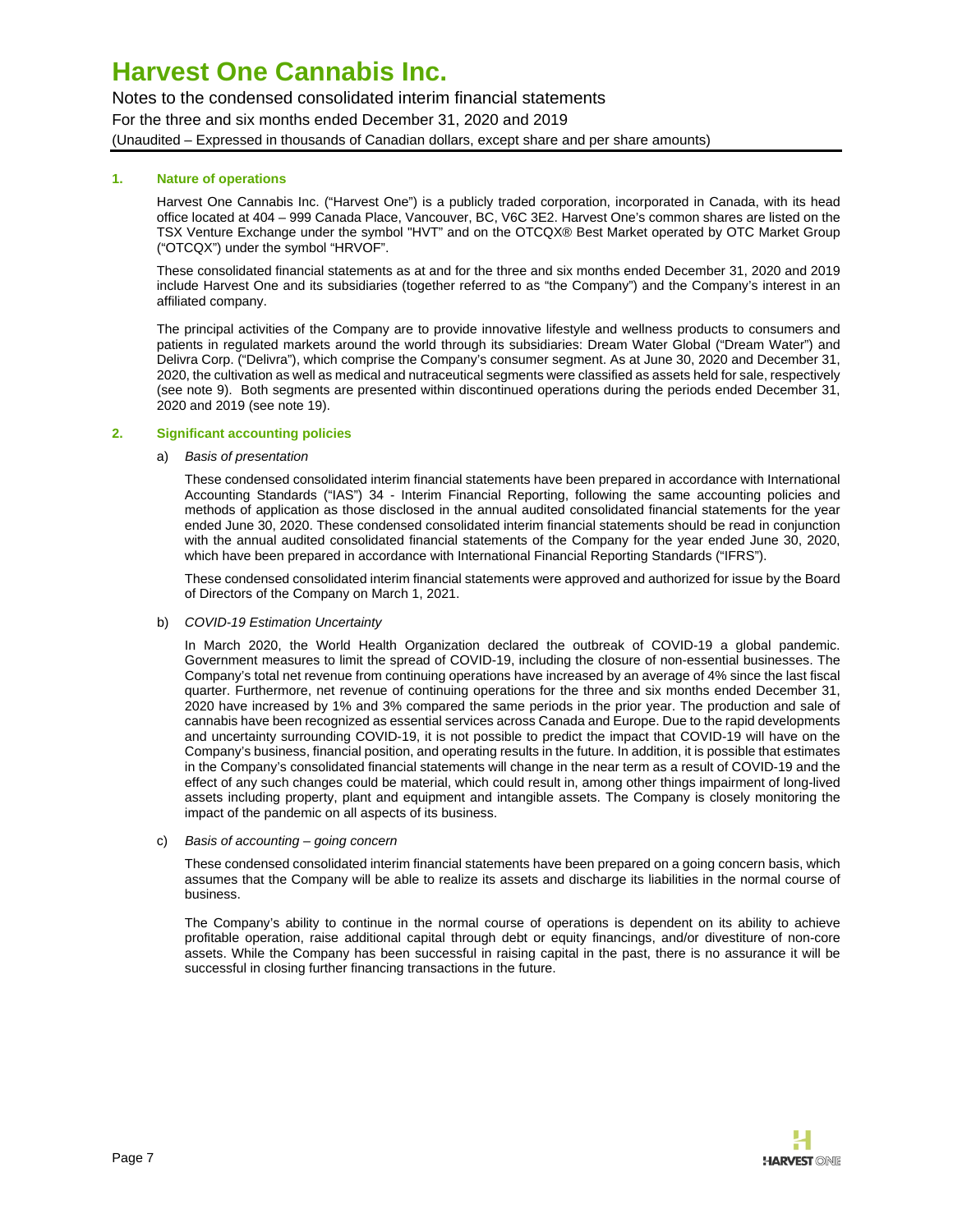Notes to the condensed consolidated interim financial statements For the three and six months ended December 31, 2020 and 2019 (Unaudited – Expressed in thousands of Canadian dollars, except share and per share amounts)

### **2. Significant accounting policies (continued)**

#### c) Basis of accounting – going concern (continued)

The Company had a consolidated net loss of \$14,286 and \$18,040 for the three and six months ended December 31, 2020, negative operating cash flows of \$7,136 for the six months ended December 31, 2020 and an accumulated deficit of \$152,347 as at December 31, 2020. These conditions indicate the existence of material uncertainties that may cast significant doubt on the Company's ability to continue as a going concern. If for any reason the Company is unable to continue as a going concern, then this could have an impact on the Company's ability to realize assets at their recognized values, in particular goodwill and other intangible assets, and to extinguish liabilities in the normal course of business at the amounts stated in the consolidated financial statements. Management acknowledges that in the absence of securing additional capital there is uncertainty over the Company's ability to meet its funding requirements as they fall due.

### d) Basis of measurement

These condensed consolidated interim financial statements are presented in Canadian dollars and are prepared on a historical cost basis, except for certain financial instruments which are measured at fair value. These condensed consolidated interim financial statements have been prepared using the accrual method except for cash flow information.

### e) Basis of consolidation

These consolidated financial statements incorporate the financial statements of the Company and its subsidiaries. The accounts of the subsidiaries are prepared for the same reporting period as the Company, using consistent accounting policies. Intercompany transactions, balances and unrealized gains or losses on transactions are eliminated. The table below lists the Company's subsidiaries, investment in associate and the ownership interests in each:

| <b>Subsidiary</b>                   | <b>Jurisdiction</b> | % ownership | <b>Accounting</b><br>method |
|-------------------------------------|---------------------|-------------|-----------------------------|
| United Greeneries Holdings Ltd.     | Canada              | 100%        | Consolidation               |
| United Greeneries Operations Ltd.   | Canada              | 100%        | Consolidation               |
| United Greeneries Saskatchewan Ltd. | Canada              | 100%        | Consolidation               |
| Satipharm Limited                   | Ireland             | 100%        | Consolidation               |
| Satipharm Europe Ltd.               | <b>UK</b>           | 100%        | Consolidation               |
| Satipharm AG                        | Switzerland         | 100%        | Consolidation               |
| Satipharm Canada Limited            | Canada              | 100%        | Consolidation               |
| Satipharm Australia Pty Ltd.        | Australia           | 100%        | Consolidation               |
| Dream Products Inc.                 | Canada              | 100%        | Consolidation               |
| Dream Products USA Inc.             | <b>USA</b>          | 100%        | Consolidation               |
| Sarpes Beverages, LLC               | <b>USA</b>          | 100%        | Consolidation               |
| PhytoTech Therapeutics Ltd.         | Israel              | 100%        | Consolidation               |
| Delivra Corp.                       | Canada              | 100%        | Consolidation               |
| Delivra Inc.                        | Canada              | 100%        | Consolidation               |
| Delivra Pharmaceuticals Inc.        | Canada              | 100%        | Consolidation               |
| LivCorp Inc.                        | Canada              | 100%        | Consolidation               |
| LivCorp International Inc.          | Canada              | 100%        | Consolidation               |
| LivVet Inc.                         | Canada              | 100%        | Consolidation               |
| PortaPack Ltd.                      | Canada              | 100%        | Consolidation               |
|                                     |                     |             |                             |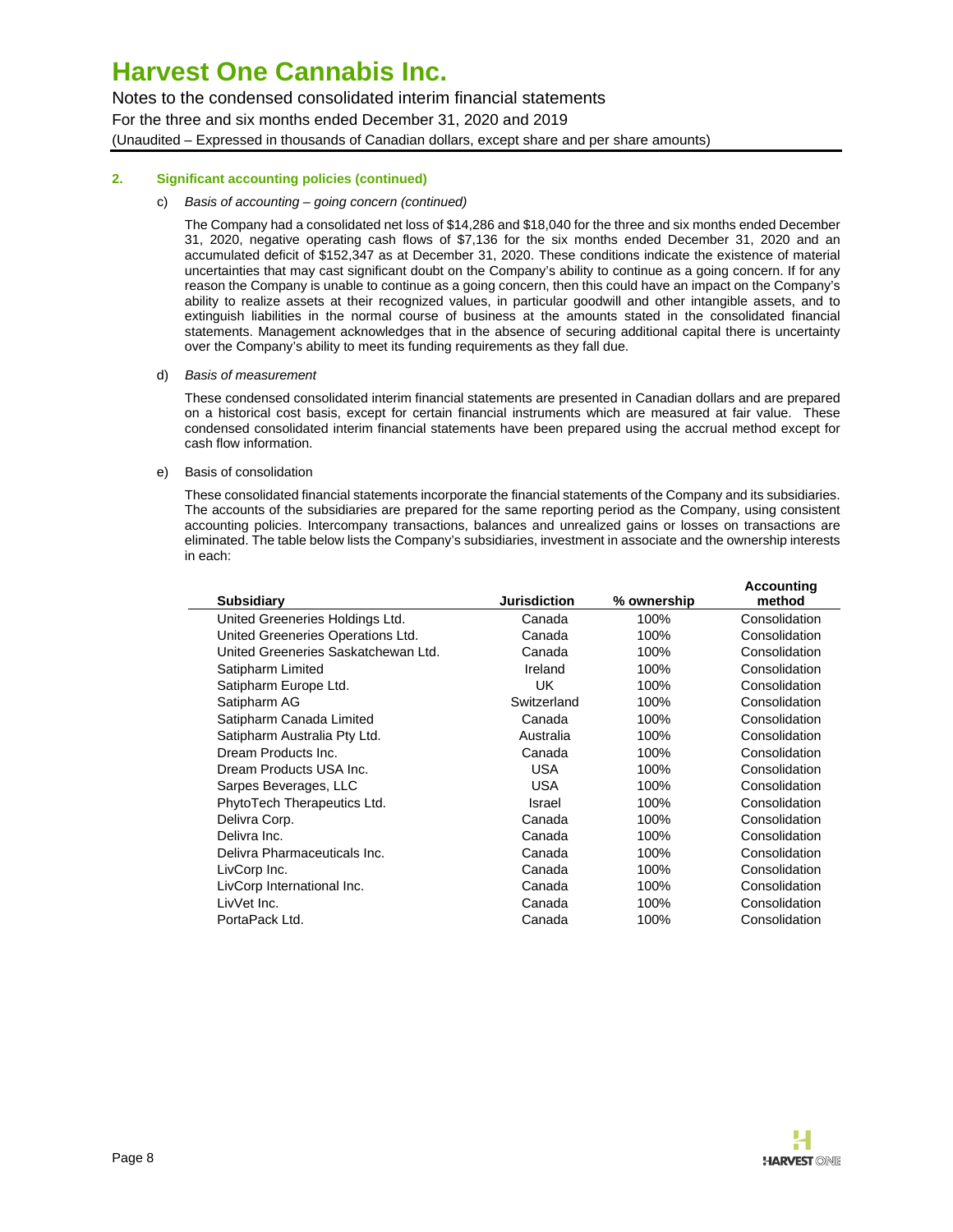Notes to the condensed consolidated interim financial statements For the three and six months ended December 31, 2020 and 2019 (Unaudited – Expressed in thousands of Canadian dollars, except share and per share amounts)

# **3. Accounts receivable**

The summary of the Company's accounts receivable is as follows:

|                                    | December 31<br>2020 | June 30<br>2020 |
|------------------------------------|---------------------|-----------------|
|                                    |                     |                 |
| Trade receivables                  | 1,607               | 1,339           |
| Taxes recoverable from governments | 96                  | 332             |
|                                    | 1,703               | .671            |

The Company provides credit to its customers in the normal course of business and has mitigated this risk by managing and monitoring the underlying business relationships. At the reporting date, the Company assessed the collectability of the balance and concluded that none of the receivables were uncollectible.

## **4. Inventories**

The summary of the Company's inventories is as follows:

|                                             | December 31 | June 30  |
|---------------------------------------------|-------------|----------|
|                                             | 2020        | 2020     |
|                                             | \$          | \$       |
| Cannabis                                    |             |          |
| Work-in-progress                            | 2,543       | 3,698    |
| Finished goods                              | 1,470       | 1,005    |
|                                             | 4,013       | 4,703    |
| CBD capsules and oils                       |             |          |
| Raw materials and work-in-progress          |             | 313      |
| Finished goods                              |             | 2,353    |
|                                             |             | 2,666    |
| Liquid sleep shots and sleep powder packets |             |          |
| Raw materials and work-in-progress          | 21          | 23       |
| Finished goods                              | 930         | 1,619    |
|                                             | 951         | 1,642    |
| Pain relief creams                          |             |          |
| Raw materials and work-in-progress          | 947         | 612      |
| Finished goods                              | 177         | 275      |
|                                             | 1,124       | 887      |
| Packaging and supplies                      | 493         | 840      |
| Inventory allowance                         | (1,296)     | (1, 450) |
|                                             | 5,285       | 9,288    |

#### a) CBD capsules and oils

As at December 31, 2020, in connection with the sale of Satipharm described in note 20, the value of CBD capsules and oils of \$2,463, less inventory allowance of \$1,312, was classified as asset held for sale (note 9).

#### b) Inventory allowance

Due to estimation uncertainties attributable to COVID-19, it is not possible to predict whether the full carrying value of inventory can be recognized in the next 12 months. As such, during the six months ended December 31, 2020, the Company recognized an inventory valuation allowance of \$1,296 (2019 – \$nil).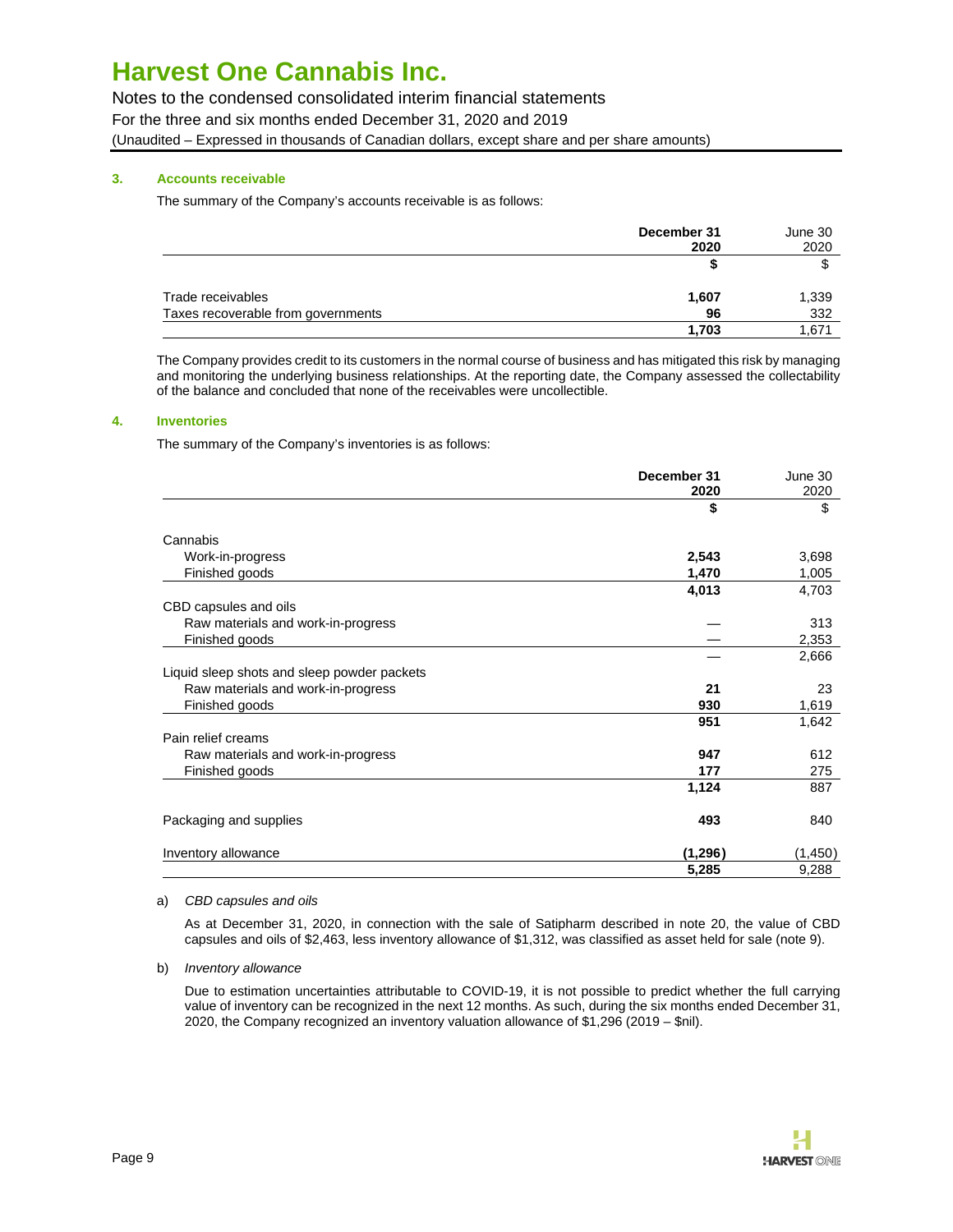Notes to the condensed consolidated interim financial statements For the three and six months ended December 31, 2020 and 2019 (Unaudited – Expressed in thousands of Canadian dollars, except share and per share amounts)

# **4. Inventories (continued)**

### c) Inventory write-down

During the three and six months ended December 31, 2020, the Company recognized a reversal of \$285 and a write-down of \$22, respectively (2019 – \$nil and \$nil). Inventory write-downs of \$1,226 and \$1,226 were recognized during the three and six months ended December 31, 2020 on inventory within discontinued operations (note 19) (2019 – \$nil and \$nil).

### **5. Property, plant and equipment**

The summary of the Company's property, plant and equipment is as follows:

|                                 |           |           | Building and             |                               |              | Right-of- |           |
|---------------------------------|-----------|-----------|--------------------------|-------------------------------|--------------|-----------|-----------|
|                                 | Plant and | Office    | leasehold                |                               | Construction | use       |           |
|                                 | equipment | equipment | improvements             | Land                          | in progress  | assets    | Total     |
|                                 | \$        | \$        | \$                       | \$                            | \$           | \$        | \$        |
| Cost                            |           |           |                          |                               |              |           |           |
| July 1, 2019                    | 4,570     | 535       | 11,880                   | 1,856                         | 13,346       |           | 32,187    |
| Additions                       | 609       | 50        | 127                      |                               | 8,355        | 954       | 10,095    |
| <b>Additions from Delivra</b>   |           |           |                          |                               |              |           |           |
| acquisition (note 7)            | 481       |           |                          |                               |              |           | 481       |
| Transfers to assets             |           |           |                          |                               |              |           |           |
| held for sale                   | (2,469)   | (81)      | (7, 153)                 | (892)                         | (2,952)      | (137)     | (13, 684) |
| Disposals and write-downs       | (2, 165)  | (117)     | (4, 854)                 | (964)                         | (3,547)      | (663)     | (12, 310) |
| June 30, 2020                   | 1,026     | 387       |                          | $\overbrace{\phantom{12333}}$ | 15,202       | 154       | 16,769    |
|                                 |           |           |                          |                               |              |           |           |
| <b>Accumulated depreciation</b> |           |           |                          |                               |              |           |           |
| July 1, 2019                    | 495       | 211       | 356                      |                               |              |           | 1,062     |
| Depreciation                    | 340       | 139       | 270                      |                               |              | 188       | 937       |
| Transfers to assets             |           |           |                          |                               |              |           |           |
| held for sale                   | (291)     | (50)      | (341)                    |                               |              | (18)      | (700)     |
| Disposals and write-downs       | (467)     | (80)      | (285)                    |                               |              | (90)      | (922)     |
| June 30, 2020                   | 77        | 220       | $\overline{\phantom{m}}$ | $\overline{\phantom{m}}$      |              | 80        | 377       |
| Net book value                  |           |           |                          |                               |              |           |           |
| June 30, 2020                   | 949       | 167       |                          |                               | 15,202       | 74        | 16,392    |
|                                 |           |           |                          |                               |              |           |           |
| Cost                            |           |           |                          |                               |              |           |           |
| July 1, 2020                    | 1,026     | 387       |                          |                               | 15,202       | 154       | 16,769    |
| Additions                       |           |           |                          |                               | 26           |           | 26        |
| Transfers to assets             |           |           |                          |                               |              |           |           |
| held for sale (note 9)          | (546)     | (30)      |                          |                               |              |           | (576)     |
| Disposals and write-downs       |           |           |                          |                               | (9,327)      |           | (9,327)   |
| December 31, 2020               | 480       | 357       |                          |                               | 5,901        | 154       | 6,892     |
|                                 |           |           |                          |                               |              |           |           |
| <b>Accumulated depreciation</b> |           |           |                          |                               |              |           |           |
| July 1, 2020                    | 77        | 220       |                          |                               |              | 80        | 377       |
| Depreciation                    | 38        | 43        |                          |                               |              | 37        | 118       |
| Transfers to assets             |           |           |                          |                               |              |           |           |
| held for sale (note 9)          |           | (16)      |                          |                               |              |           | (16)      |
| December 31, 2020               | 115       | 247       |                          |                               |              | 117       | 479       |
| Net book value                  |           |           |                          |                               |              |           |           |
| December 31, 2020               | 365       | 110       |                          |                               | 5.901        | 37        | 6.413     |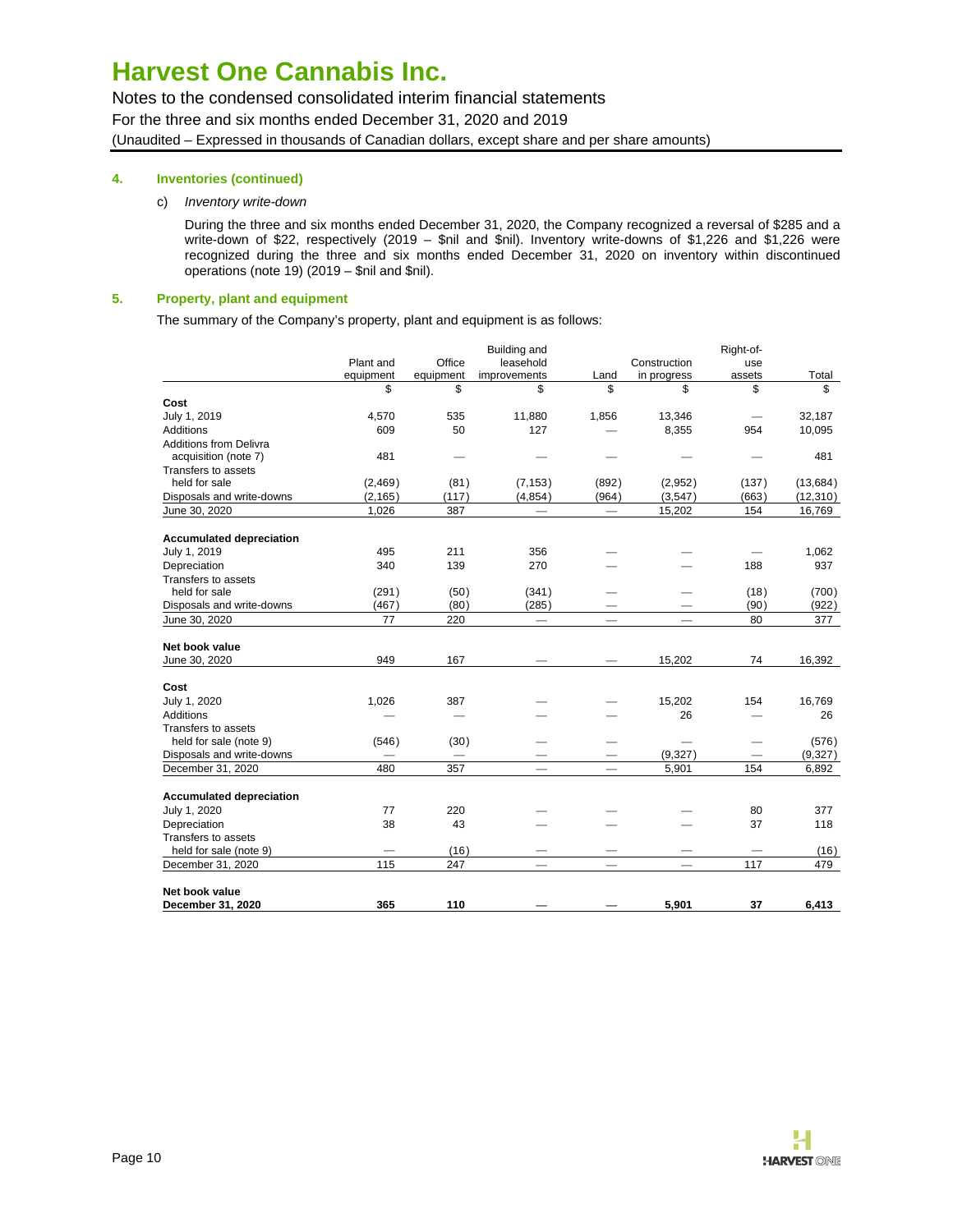Notes to the condensed consolidated interim financial statements For the three and six months ended December 31, 2020 and 2019 (Unaudited – Expressed in thousands of Canadian dollars, except share and per share amounts)

## **5. Property, plant and equipment (continued)**

Of total depreciation of \$62 and \$118 (2019 – \$294 and \$632) recorded during the three and six months ended December 31, 2020, \$59 and \$115 (2019 – \$194 and \$380) was recorded as depreciation expense from continuing operations, and \$3 and \$3 (2019 – \$100 and \$252) was recorded as depreciation expense from discontinued operations. In addition, \$nil and \$nil (2019 – \$93 and \$182) was capitalized to cannabis inventory and subsequently recognized as production costs.

### a) Construction in progress

Construction in progress relates to the construction of a 68,000 square foot indoor flowering facility at the Lucky Lake property in Saskatchewan. The amounts capitalized to construction in progress related to these projects will be transferred to other classes of property, plant and equipment upon completion and will be depreciated over their respective useful lives once available for use. The Company has suspended active development of its Lucky Lake facility since the beginning of the Strategic Review in February 2020 and continues to evaluate all strategic alternatives and potential sales of additional non-essential assets, including its Lucky Lake facility.

Management recognized the continued suspension of active development of the Lucky Lake facility as an indicator of impairment. During the three and six months ended December 31, 2020, the Company recognized an impairment loss of \$9,185 on construction in progress based on the market value of comparable facilities.

b) Right-of-use assets

The Company adopted IFRS 16 – Leases effective July 1, 2019. During the six months ended December 31, 2020, the Company recognized \$nil (2019 – \$954) right-of-use asset additions.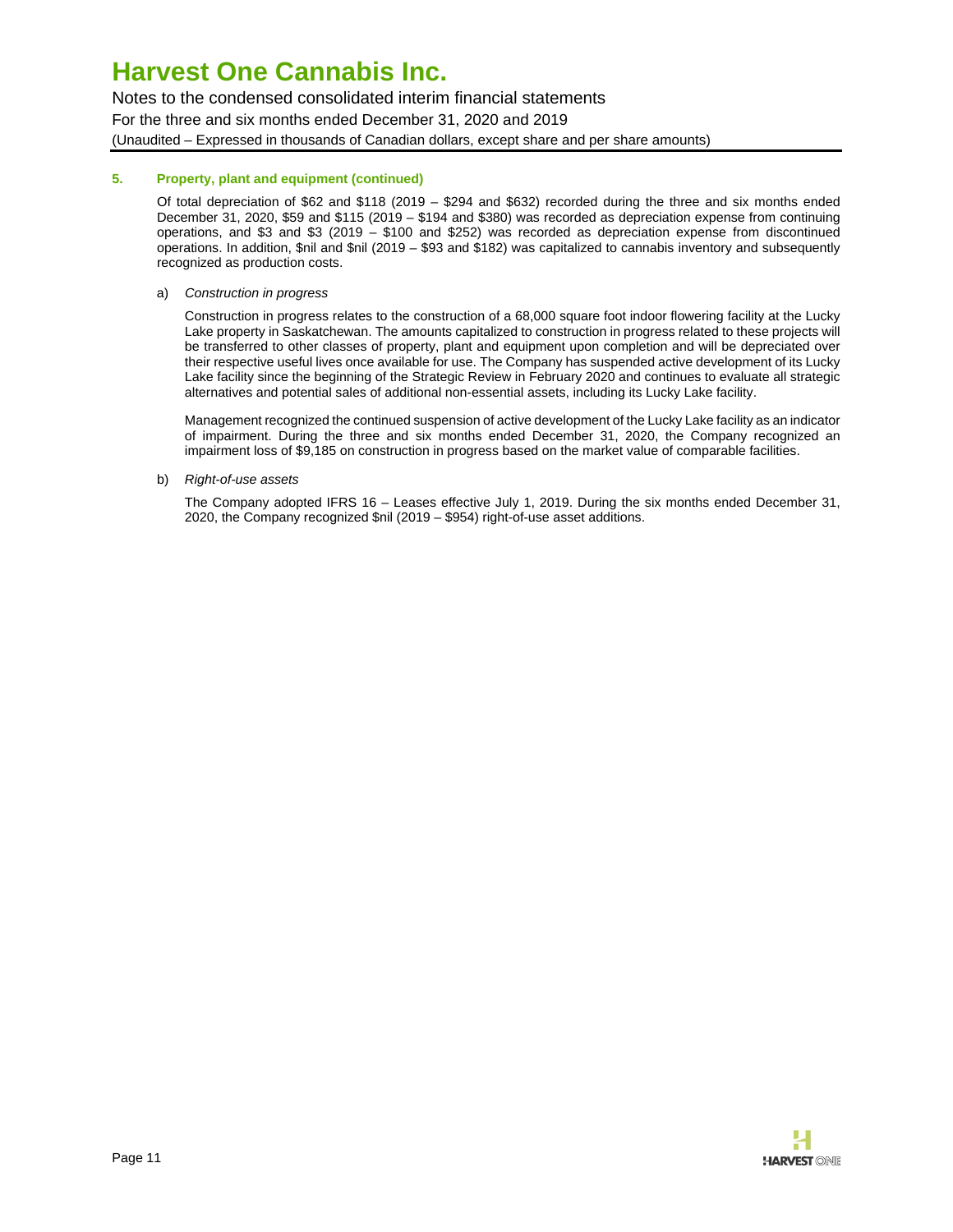Notes to the condensed consolidated interim financial statements For the three and six months ended December 31, 2020 and 2019 (Unaudited – Expressed in thousands of Canadian dollars, except share and per share amounts)

# **6. Intangible assets**

The summary of the Company's intangible assets is as follows:

|                                   |              | Technology   |            |               |           |          |
|-----------------------------------|--------------|--------------|------------|---------------|-----------|----------|
|                                   | <b>Brand</b> | and          | In-process | Customer      | Website   |          |
|                                   | names        | formulations | R&D        | relationships | and other | Total    |
|                                   | \$           | \$           | \$         | \$            | \$        | \$       |
| Cost                              |              |              |            |               |           |          |
| July 1, 2019                      | 4,190        |              | 4,659      | 1,540         | 206       | 10,595   |
| Additions                         |              |              |            |               | 22        | 22       |
| <b>Additions from Delivra</b>     |              |              |            |               |           |          |
| acquisition (note 7)              | 1,853        | 2,286        | 470        |               |           | 4,609    |
| Transfer to technology            |              |              |            |               |           |          |
| and formulations                  |              | 4,659        | (4,659)    |               |           |          |
| Disposals and writedowns          |              | (132)        |            |               | (90)      | (222)    |
| June 30, 2020                     | 6,043        | 6,813        | 470        | 1,540         | 138       | 15,004   |
| <b>Accumulated amortization</b>   |              |              |            |               |           |          |
| July 1, 2019                      |              |              |            | 239           | 22        | 261      |
| Amortization                      | 1,007        | 892          |            | 220           | 17        | 2,136    |
| Disposals and writedowns          |              | (28)         |            |               |           | (28)     |
| June 30, 2020                     | 1,007        | 864          |            | 459           | 39        | 2,369    |
|                                   |              |              |            |               |           |          |
| Net book value                    |              |              |            |               |           |          |
| June 30, 2020                     | 5,036        | 5,949        | 470        | 1,081         | 99        | 12,635   |
| Cost                              |              |              |            |               |           |          |
| July 1, 2020                      | 6,043        | 6,813        | 470        | 1,540         | 138       | 15,004   |
| Transfers to assets               |              |              |            |               |           |          |
| held for sale (note 9)            |              | (3,347)      |            |               |           | (3, 347) |
| Disposals and writedowns (note 9) |              | (1, 311)     |            |               |           | (1, 311) |
| December 31, 2020                 | 6.043        | 2,155        | 470        | 1.540         | 138       | 10,346   |
| <b>Accumulated amortization</b>   |              |              |            |               |           |          |
| July 1, 2019                      | 1,007        | 864          |            | 459           | 39        | 2,369    |
| Amortization                      | 504          | 809          |            | 110           | 14        | 1,437    |
| Transfers to assets               |              |              |            |               |           |          |
| held for sale (note 9)            |              | (582)        |            |               |           | (582)    |
| December 31, 2020                 | 1,511        | 1,091        |            | 569           | 53        | 3,224    |
|                                   |              |              |            |               |           |          |
| Net book value                    |              |              |            |               |           |          |
| December 31, 2020                 | 4.532        | 1.064        | 470        | 971           | 85        | 7.122    |

Of total amortization of \$695 and \$1,437 (2019 – \$427 and \$853) recorded during the three and six months ended December 31, 2020, \$501 and \$999 (2019 – \$427 and \$853) was recorded as amortization expense from continuing operations, and \$194 and \$438 (2019 – \$nil and \$nil) was recorded as amortization expense from discontinued operations.

#### a) Disposals and write-downs

On February 16, 2021, the Company announced a transaction sell all of the issued and outstanding shares of its wholly-owned subsidiaries Satipharm Limited, Satipharm AG and Phytotech Therapeutics Ltd. (see note 20). As a result, an impairment loss of \$1,311 was recognized on intangible assets upon remeasurement and \$2,765 of intangible assets was classified as assets held for sale (see note 9).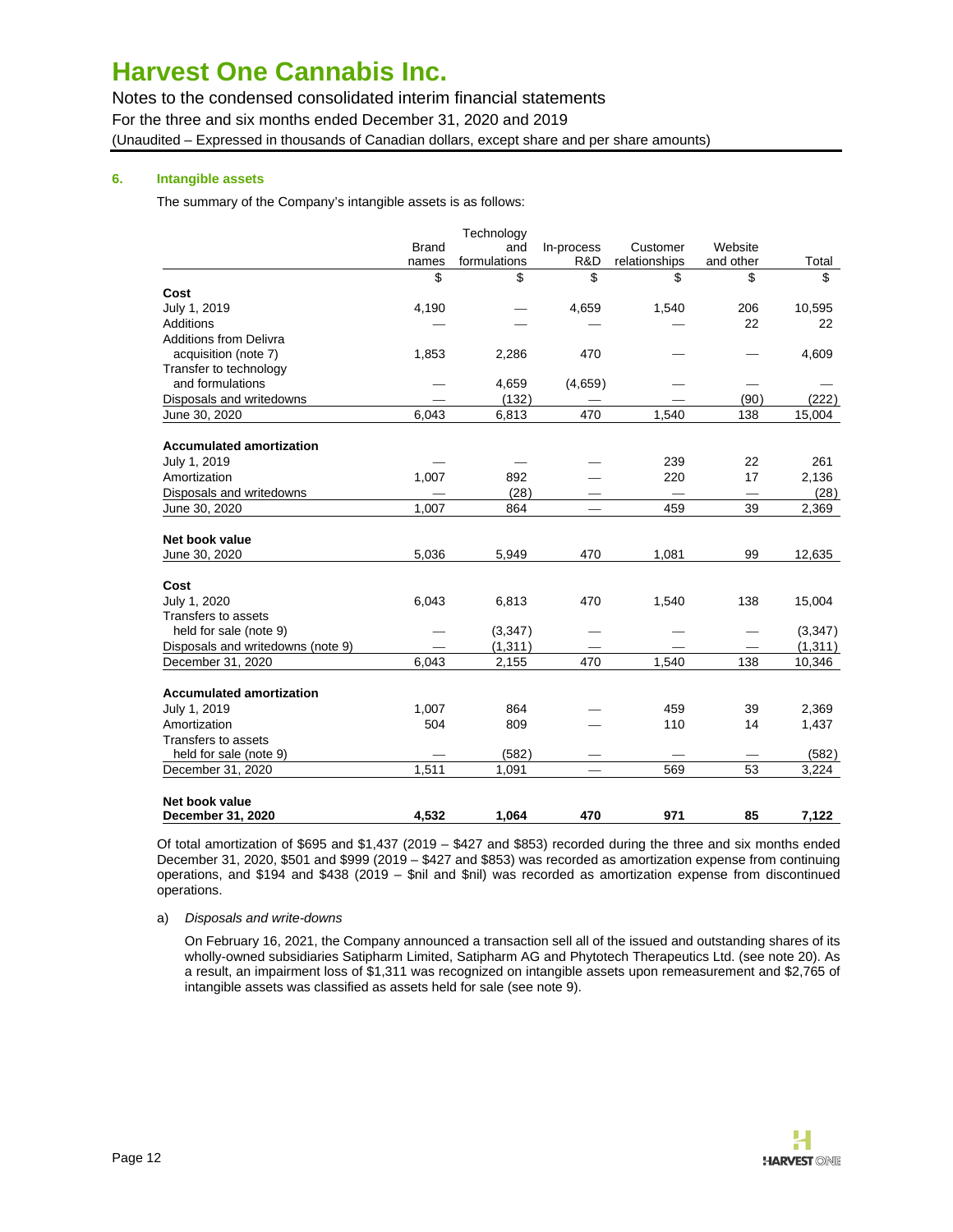Notes to the condensed consolidated interim financial statements For the three and six months ended December 31, 2020 and 2019 (Unaudited – Expressed in thousands of Canadian dollars, except share and per share amounts)

# **7. Business combinations**

The summary of the Company's asset acquisition and business combination completed during the year ended June 30, 2020 is as follows:

| Acquisition completed during the year ended June 30, 2020 | Delivra  |
|-----------------------------------------------------------|----------|
|                                                           | \$       |
| <b>Consideration transferred</b>                          |          |
| Common shares issued                                      | 20,639   |
| Options and warrants issued                               | 1,255    |
|                                                           | 21,894   |
| <b>Purchase price allocation</b>                          |          |
| Net assets acquired                                       | (2,221)  |
| Intangible assets                                         |          |
| Technology and formulations                               | 2,286    |
| Brand name                                                | 1,853    |
| In process R&D                                            | 470      |
| Goodwill                                                  | 19,506   |
|                                                           | 21,894   |
| <b>Net assets acquired</b>                                |          |
| Cash                                                      | 86       |
| Accounts receivables                                      | 334      |
| Prepaid expenses and deposits                             | 47       |
| Inventories                                               | 2,650    |
| Property, plant and equipment                             | 481      |
| Assets acquired                                           | 3,598    |
| Accounts payable and accrued liabilities                  | (3,806)  |
| Loans and borrowings                                      | (2,013)  |
|                                                           | (2, 221) |
| <b>Net cash inflows</b>                                   |          |
| Cash consideration                                        |          |
| Less: cash acquired                                       | (86)     |
|                                                           | (86)     |

#### **Acquisition costs expensed** Year ended June 30, 2020 **23** 23

On July 3, 2019, the Company completed the acquisition of all the outstanding shares of Delivra Corp. for a total consideration of \$21,894, which consisted of 28,272,622 common shares with a fair value of \$20,639; 2,907,918 options with a fair value of \$920; and 2,191,502 warrants with a fair value of \$335. The transaction was accounted for as a business combination in accordance with IFRS 3 – Business Combinations. In connection with the acquisition, the Company recognized \$517 of acquisition costs during the year ended June 30, 2019.

Delivra is a Canadian company that manufactures and sells a range of natural topical pain relief creams for joint and muscle pain, nerve pain, varicose veins, and wound healing under the LivRelief™ brand. Harvest One acquired Delivra as a means to further its strategy of providing trusted, effective products to help people in their daily lives, as there are significant synergies between both organizations. The acquisition of Delivra and its LivRelief™ brand, which produces a variety of topicals and creams with existing distribution channels across Canada, positions Harvest One for the release of cannabis-infused products in Canada.

Goodwill arose from the acquisition as the consideration paid reflects: (1) the benefit of the acquired workforce, (2) synergies with the Company's consumer segment and (3) expected revenue growth. These benefits were not recognized separately from goodwill because they do not meet the recognition criteria for identifiable intangible assets. No amount of goodwill is expected to be deductible for tax purposes.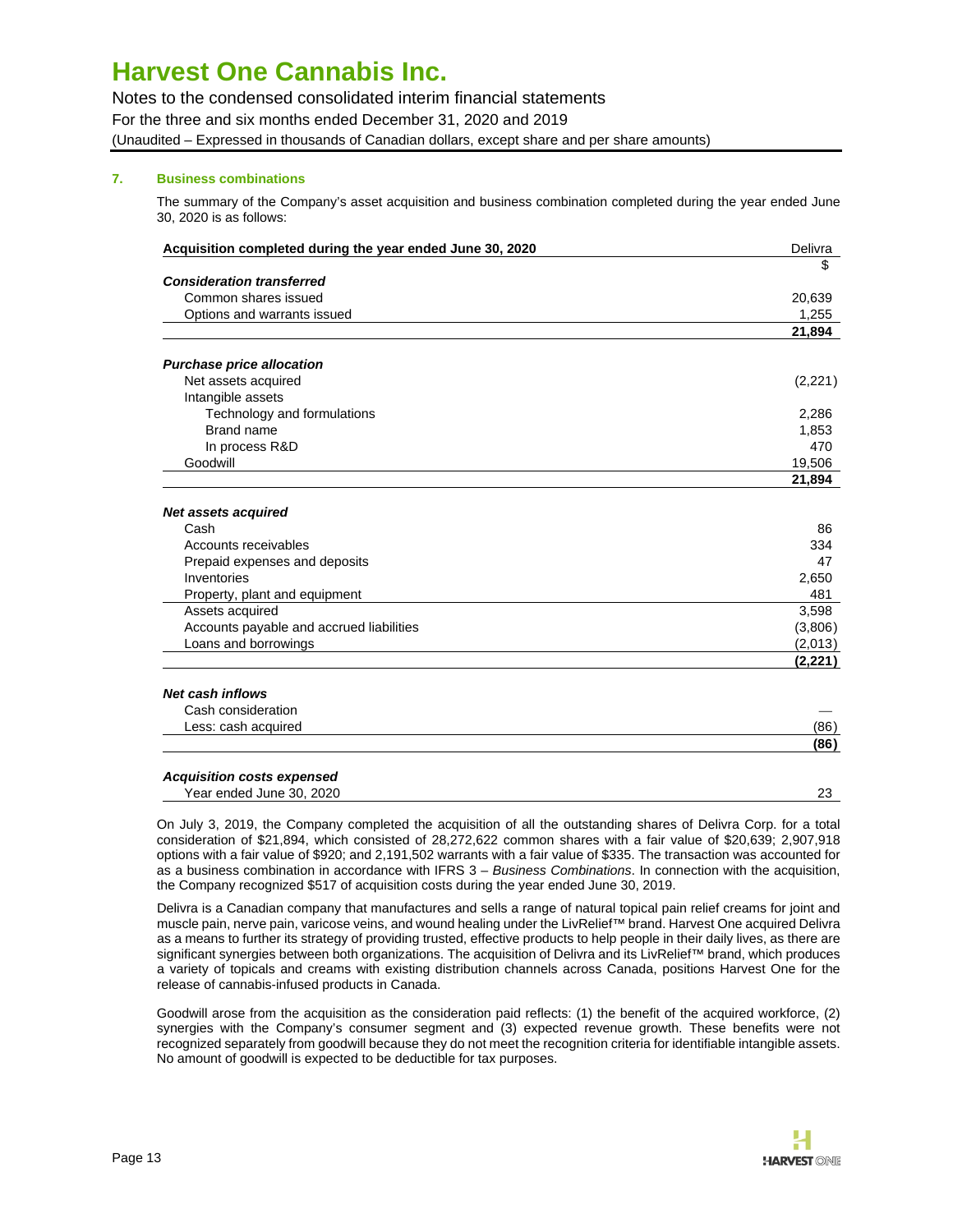Notes to the condensed consolidated interim financial statements For the three and six months ended December 31, 2020 and 2019 (Unaudited – Expressed in thousands of Canadian dollars, except share and per share amounts)

### **8. Non-controlling interests**

The continuity of Greenbelt's non-controlling interest is as follows:

| Company's ownership interest (%) | 50.1% |
|----------------------------------|-------|
|----------------------------------|-------|

| Balance, June 30, 2019                               | 4.589   |
|------------------------------------------------------|---------|
| Share of loss for the year ended June 30, 2020       | (1,536) |
| Balance, June 30, 2020                               | 3.053   |
| Share of loss for the period ended December 31, 2020 |         |
| Sale of non-controlling interest in Greenbelt        | (3,053) |
| Balance, December 31, 2020                           |         |

#### **9. Assets held for sale**

On February 12, 2020, the Company announced that its Board of Directors initiated a process to evaluate a range of strategic alternatives available to the Company (the "Strategic Review"). The Board of Directors appointed a special committee of independent directors to oversee the Strategic Review. As part of the Strategic Review, the Company committed to a plan to sell certain non-core assets primarily within the cultivation segment.

On August 26, 2020, the Company completed the sale of its United Greeneries' licensed cannabis cultivation and processing businesses (the "Duncan Transaction") located in Duncan, British Columbia to Costa LLP and 626875 B.C. Ltd. (together, the "Purchasers") for cash consideration of \$8,200.

On October 15, 2020, the Company completed the completed the sale of its 50.1% majority interest in Greenbelt Greenhouse Ltd. for total cashconsideration of \$3,050 (the "Greenbelt Transaction").

On February 16, 2021, the Company announced an agreement to sell all the issued and outstanding shares of its wholly-owned subsidiaries subsidiaries Satipharm Limited, Satipharm AG and Phytotech Therapeutics Ltd. to Cann Group Limited for total aggregate consideration of approximately \$4,000 (note 20).

The summary of the Company's assets held for sale and liabilities associated with assets held for sale is as follows:

|                                          | December 31 | June 30 |
|------------------------------------------|-------------|---------|
|                                          | 2020        | 2020    |
|                                          | \$          | \$      |
| Cash                                     | 59          | 88      |
| Accounts receivable                      | 99          |         |
| Inventories                              | 1,151       | 1,058   |
| <b>Biological assets</b>                 |             | 811     |
| Prepaid expenses and deposits            | 258         | 102     |
| Property, plant and equipment            | 560         | 12,984  |
| Intangible assets                        | 2,765       |         |
| Accounts payable and accrued liabilities | (892)       | (432)   |
| Loans and lease liabilities              |             | (318)   |
|                                          | 4,000       | 14.300  |

During the three and six months ended December 31, 2020, the Company recognized a \$1,311 (2019 – \$nil and \$nil) impairment charge upon classifying these assets as held for sale based on the fair market value of the assets.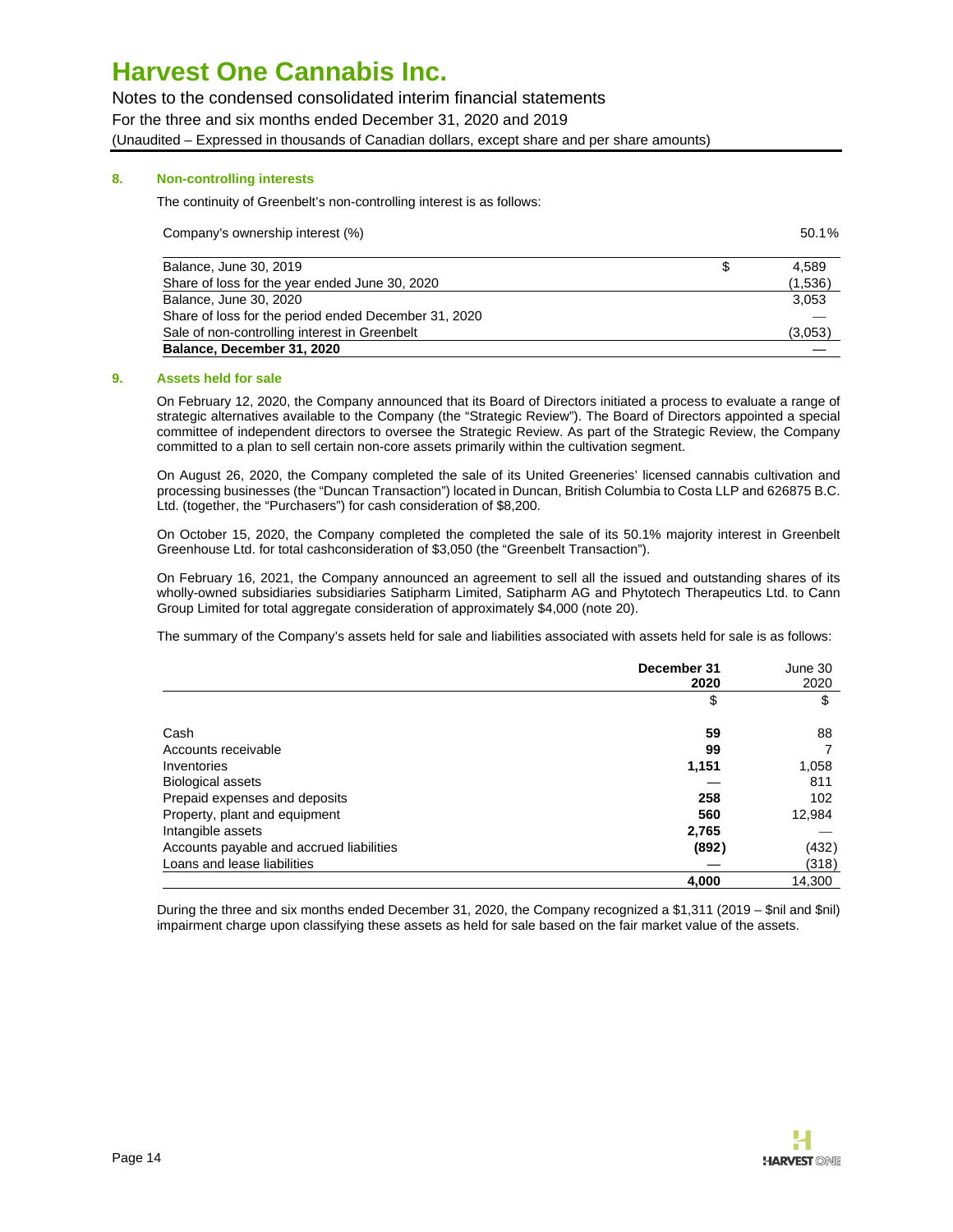Notes to the condensed consolidated interim financial statements For the three and six months ended December 31, 2020 and 2019 (Unaudited – Expressed in thousands of Canadian dollars, except share and per share amounts)

# **9. Assets held for sale (continued)**

The summary of the Company's asset sales completed during the six months ended December 31, 2020 is as follows:

|                                          | United     |           |          |
|------------------------------------------|------------|-----------|----------|
|                                          | Greeneries | Greenbelt | Total    |
|                                          | \$         | \$        | \$       |
| <b>Consideration received</b>            |            |           |          |
| Cash                                     | 8,200      | 6,100     | 14,300   |
| Less: non-controlling interest           |            | (3,050)   | (3,050)  |
|                                          | 8,200      | 3,050     | 11,250   |
| Net assets held for sale                 |            |           |          |
| Cash                                     |            | 88        | 88       |
| Accounts receivables                     |            |           |          |
| Prepaid expenses and deposits            | 93         | 9         | 102      |
| Inventories                              | 1,058      |           | 1,058    |
| <b>Biological assets</b>                 | 811        |           | 811      |
| Property, plant and equipment            | 6,367      | 6,617     | 12,984   |
| Accounts payable and accrued liabilities |            | (432)     | (432)    |
| Loans and lease liabilities              | (129)      | (189)     | (318)    |
| Net assets held for sale                 | 8,200      | 6,100     | 14,300   |
| Less: non-controlling interest           |            | (3,050)   | (3,050)  |
|                                          | 8,200      | 3,050     | 11,250   |
| Gain/loss on sale                        |            |           |          |
| Cash received                            | 8,200      | 3,050     | 11,250   |
| Less: net assets sold                    | (8,200)    | (3,050)   | (11,250) |
|                                          |            |           |          |

# **10. Accounts payable and accrued liabilities**

The summary of the Company's accounts payable and accrued liabilities is as follows:

|                            | December 31 | June 30 |  |
|----------------------------|-------------|---------|--|
|                            | 2020        | 2020    |  |
|                            | S           | \$      |  |
| Trade payables             | 6,451       | 10,745  |  |
| <b>Accrued liabilities</b> | 1,457       | 2,607   |  |
| Payroll liabilities        | 206         | 342     |  |
| Other payables             | 574         | 857     |  |
|                            | 8,688       | 14,551  |  |

Trade payables, accrued liabilities, payroll liabilities and other payables are non-interest bearing. All amounts are expected to be settled within 12 months.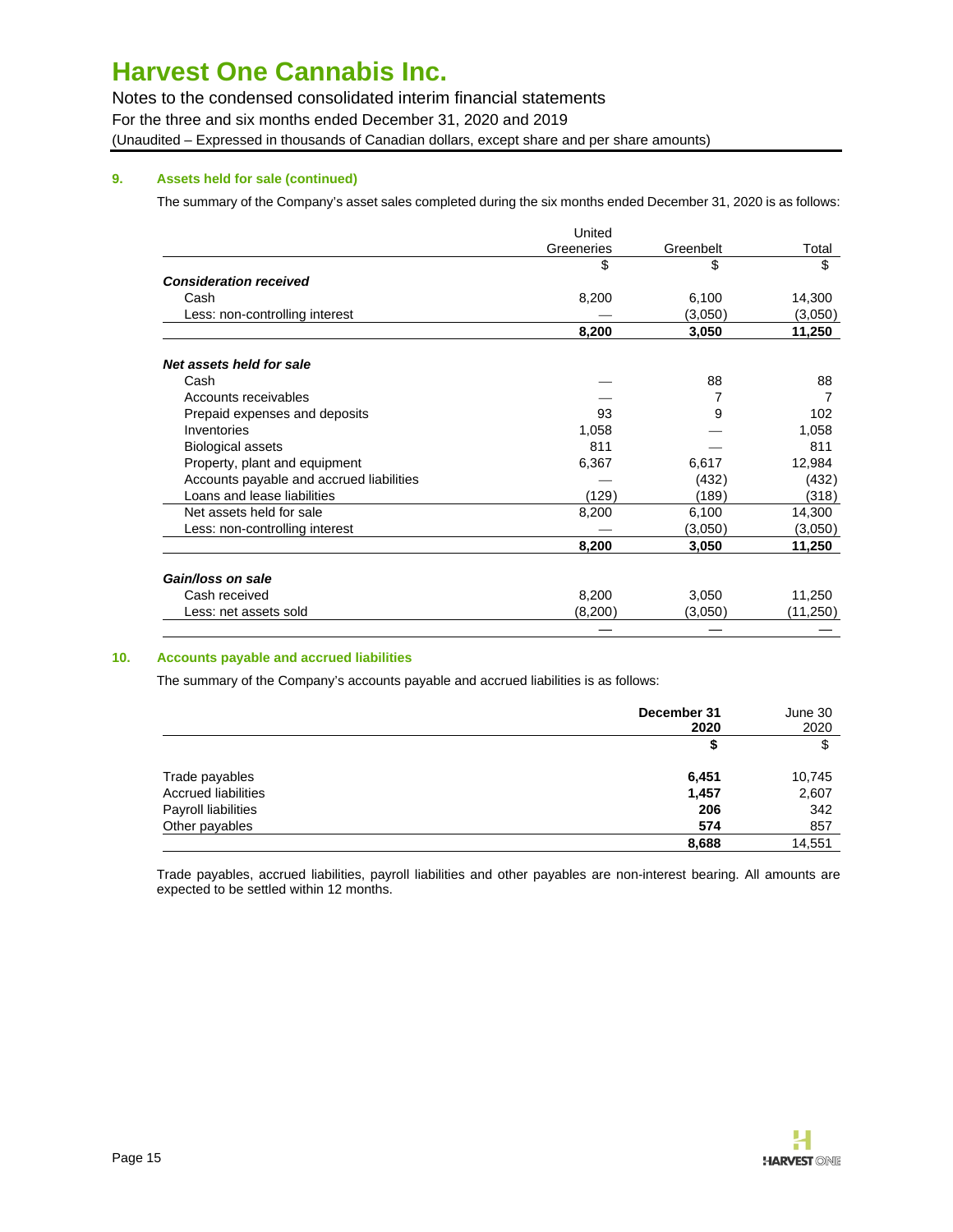Notes to the condensed consolidated interim financial statements For the three and six months ended December 31, 2020 and 2019 (Unaudited – Expressed in thousands of Canadian dollars, except share and per share amounts)

# **11. Loans and lease liabilities**

The summary of the Company's loans and borrowings is as follows:

|                                   | December 31  |       | June 30 |
|-----------------------------------|--------------|-------|---------|
|                                   | <b>Notes</b> | 2020  | 2020    |
|                                   |              | \$    | \$      |
| Secured and unsecured loans       | (a)          | 1,881 | 3,249   |
| Secured loan from related party   | (b)          |       | 2,139   |
| Lease liabilities                 | (c)          | 497   | 585     |
| Total loans and lease liabilities |              | 2,378 | 5,973   |
| Current portion                   |              | (231) | (3,893) |
| Non-current portion               |              | 2,147 | 2,080   |

#### a) Secured and unsecured loans

In connection with the Delivra acquisition on July 3, 2019 (note 7), the Company assumed eight unsecured loans from the Atlantic Canada Opportunities Agency ("ACOA") and one secured loan from Finance PEI. The loan with Finance PEI are secured by a registered General Security Agreement conveying an interest in all personal property of the Company's subsidiary, LivCorp Inc., and a limited guarantee by Delivra Inc. to a maximum of the principal amount of debt outstanding together with accrued interest.

The summary of the secured and unsecured loans at December 31, 2020 is as follows:

|                              | Effective<br>Interest |          | Face  | Balance,<br>July 1, |           |            |       |
|------------------------------|-----------------------|----------|-------|---------------------|-----------|------------|-------|
|                              | Rate                  | Maturity | Value | 2020                | Accretion | Repayments | Total |
|                              |                       |          | \$    | \$                  | \$        | \$         | \$    |
| Balance, July 1, 2020        |                       |          |       |                     |           |            |       |
| Loans assumed on acquisition |                       |          |       |                     |           |            |       |
| ACOA 201210                  | 16%                   | (i)      | 2,860 | 1,054               | 91        |            | 1,145 |
| ACOA 201246                  | 16%                   | 2019     | 17    |                     |           |            |       |
| ACOA 202454                  | 16%                   | 2022     | 85    | 56                  | 4         |            | 60    |
| ACOA 203110                  | 16%                   | 2024     | 197   | 127                 | 10        |            | 137   |
| ACOA 205145                  | 16%                   | 2020     | 37    | 17                  |           |            | 18    |
| ACOA 206091                  | 16%                   | 2022     | 76    | 51                  | 4         |            | 55    |
| ACOA 206924                  | 16%                   | 2025     | 117   | 71                  | 6         |            | 77    |
| ACOA 207593                  | 16%                   | (i)      | 484   | 360                 | 29        |            | 389   |
| Finance PEI                  | 9%                    | 2020     | 47    | 13                  |           | (13)       |       |
| Balance, December 31, 2020   |                       |          | 3,920 | 1.749               | 145       | (13)       | 1,881 |

(i) The annual instalments are calculated as 5% to 10% of forecasted revenues from pipeline products for the calendar year immediately preceding the due date of the respective payment, with an estimated commencement date of August 31, 2021.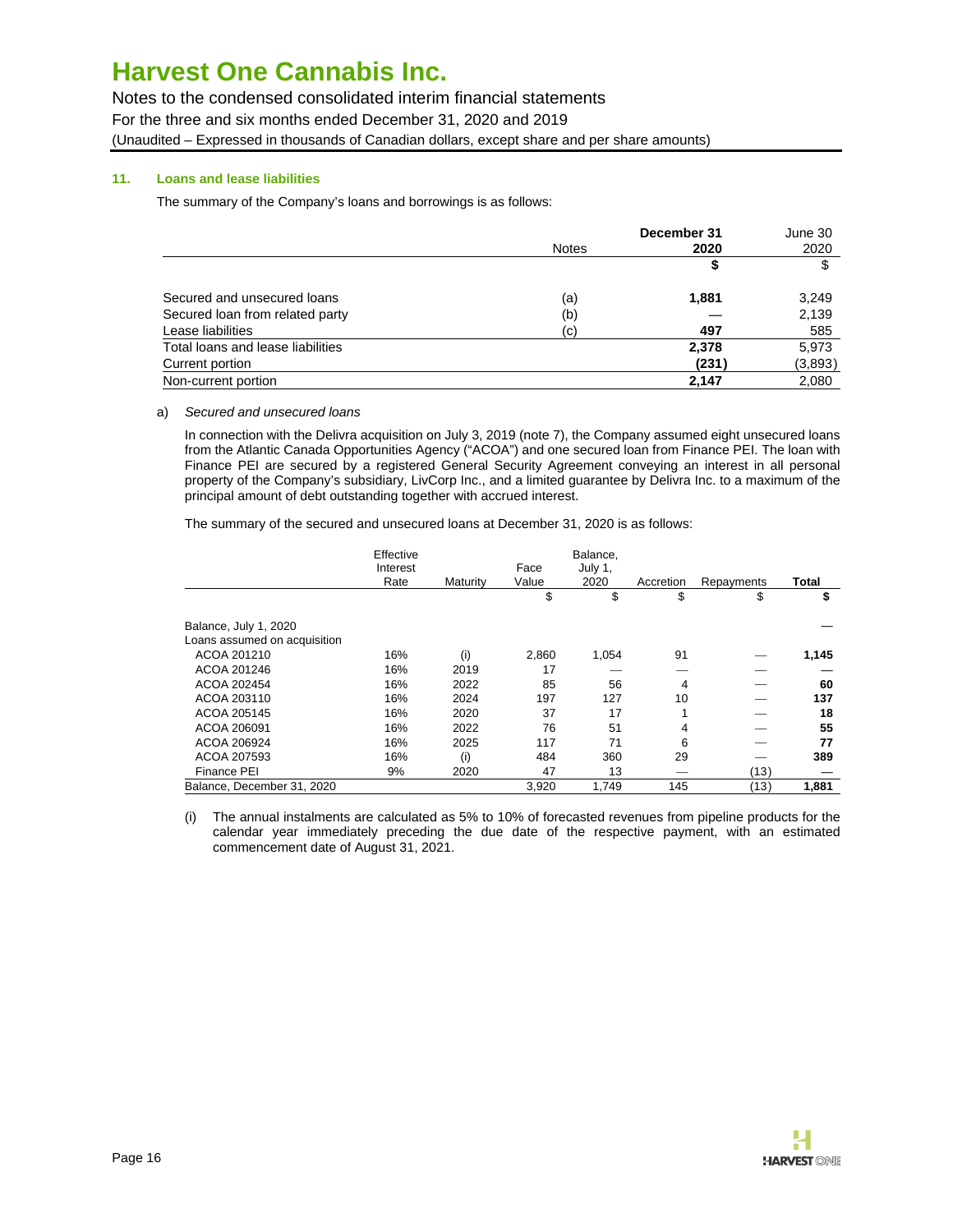Notes to the condensed consolidated interim financial statements For the three and six months ended December 31, 2020 and 2019 (Unaudited – Expressed in thousands of Canadian dollars, except share and per share amounts)

## **11. Loans and lease liabilities (continued)**

### a) Secured and unsecured loans

The summary of the secured and unsecured loans at June 30, 2020 is as follows:

|                              | Effective<br>Interest<br>Rate | Maturity | Face<br>Value | Balance,<br>July 3.<br>2019 | Accretion | Repayments | Total |
|------------------------------|-------------------------------|----------|---------------|-----------------------------|-----------|------------|-------|
|                              |                               |          | \$            | \$                          | \$        | \$         | \$    |
| Balance, July 1, 2019        |                               |          |               |                             |           |            |       |
| Loans assumed on acquisition |                               |          |               |                             |           |            |       |
| ACOA 201210                  | 16%                           | (i)      | 2,860         | 1,064                       | (10)      |            | 1,054 |
| ACOA 201246                  | 16%                           | 2019     | 17            | 3                           | 2         | (5)        |       |
| ACOA 202454                  | 16%                           | 2022     | 85            | 62                          | 9         | (15)       | 56    |
| ACOA 203110                  | 16%                           | 2024     | 197           | 134                         | 20        | (27)       | 127   |
| ACOA 205145                  | 16%                           | 2020     | 37            | 27                          | 3         | (13)       | 17    |
| ACOA 206091                  | 16%                           | 2022     | 76            | 55                          | 8         | (12)       | 51    |
| ACOA 206924                  | 16%                           | 2025     | 117           | 71                          | 11        | (11)       | 71    |
| ACOA 207593                  | 16%                           | (i)      | 484           | 306                         | 54        |            | 360   |
| Finance PEI                  | 9%                            | 2020     | 47            | 35                          |           | (23)       | 13    |
| Balance, June 30, 2020       |                               |          | 3,920         | 1,757                       | 98        | (106)      | 1,749 |

The loans with ACOA are through the Atlantic Innovation Fund for the specified projects, in which repayable contributions are received by the Company to a maximum amount based on the lesser of: (i) a percentage of eligible costs, plus a percentage of working capital requirements for the project in certain instances, and (ii) a specified amount. The Company must meet certain conditions of assistance, which are specific to each agreement and project, including maintaining specified amounts of equity.

On June 25, 2020, the Company secured a \$1,500 bridge financing facility ("Bridge Facility") from Costa Canna Production Limited Liability Partnership ("Costa LLP") to be repaid upon the closing of the sale of the Duncan Transaction (note 9). On August 26, 2020, the Company repaid the Bridge Facility in full upon the completion of the sale of the cultivation facilities located in Duncan and Mission Road.

#### b) Secured loan from related party

On January 10, 2020 (the "Issue Date"), the Company entered into a secured loan agreement with MMJ for a loan in the principal amount of \$2,000 (the "Loan"). The Loan bore interest at a rate of 15% per annum and the principal and accrued interest is payable in arrears within 60 days of the Issue Date. On March 10, 2020, MMJ agreed to extend the maturity date of the Loan to June 12, 2020, subject to earlier repayment in certain circumstances. The Company issued common share purchase warrants in consideration for the extension. These warrants were issued on April 3, 2020 and is described further in note 14(b). On August 26, 2020, the Company repaid the Loan in full upon the completion of the sale of the Duncan Facility and Mission Road Facility.

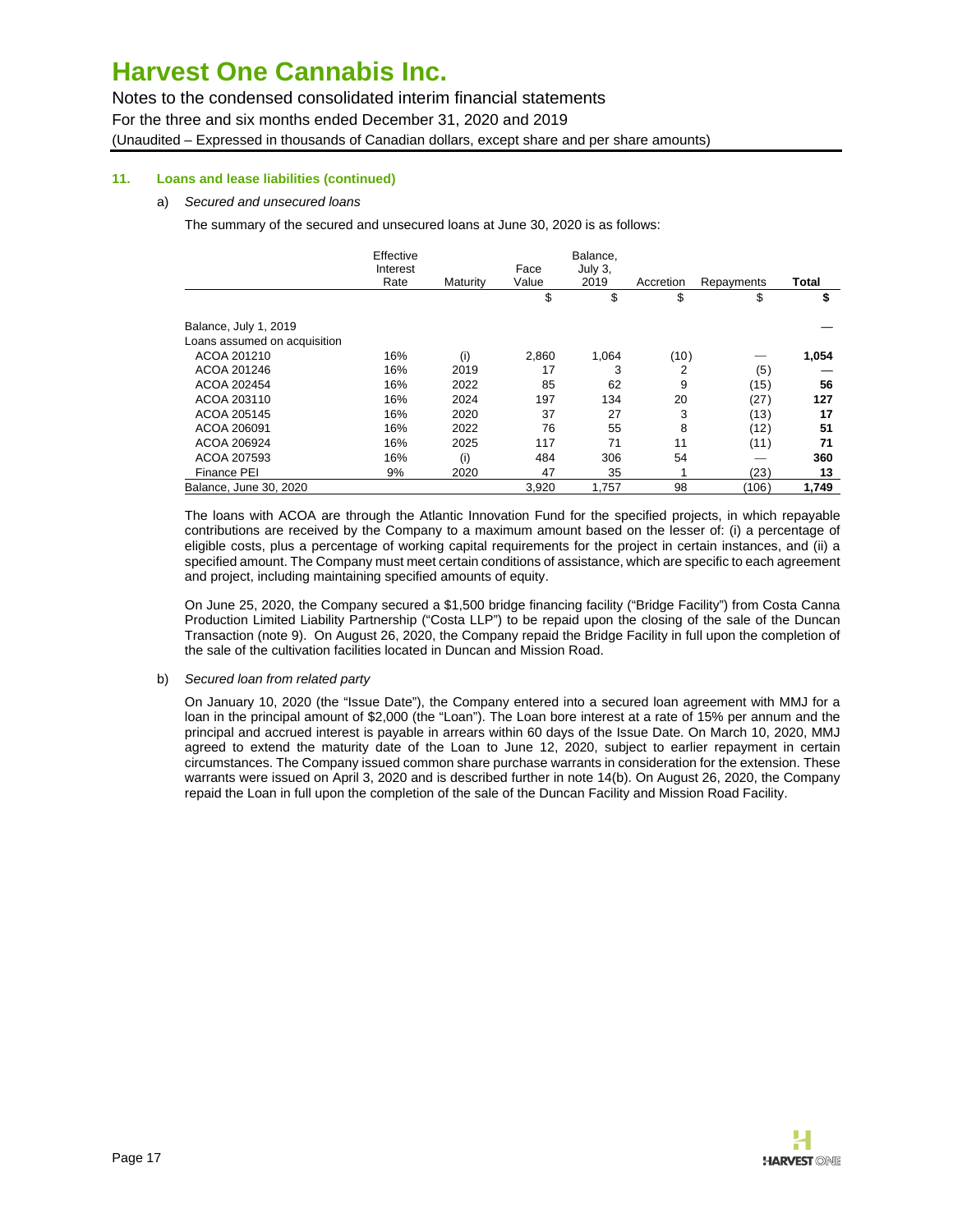Notes to the condensed consolidated interim financial statements For the three and six months ended December 31, 2020 and 2019 (Unaudited – Expressed in thousands of Canadian dollars, except share and per share amounts)

# **11. Loans and lease liabilities (continued)**

### c) Lease liabilities

The continuity of the Company's lease liabilities is as follows:

| Balance, June 30, 2018                                             | \$<br>240 |
|--------------------------------------------------------------------|-----------|
| Recognition of lease liabilities on initial application of IFRS 16 | 882       |
| Adjusted balance, July 1, 2019                                     | 1,122     |
| Additions on acquisition of Delivra                                | 72        |
| Interest expense on lease liabilities                              | 135       |
| Lease payments                                                     | (363)     |
| Transfer to liabilities associated with assets held for sale       | (318)     |
| Termination of lease liability                                     | (63)      |
| Balance, June 30, 2020                                             | 585       |
| Interest expense on lease liabilities                              | 38        |
| Lease payments                                                     | (126)     |
| Balance, December 31, 2020                                         | 497       |
| Current portion                                                    | (149)     |
| Non-current portion                                                | 348       |

For the three and six months ended December 31, 2020, the Company recorded \$4 and \$26 rent expense relating to short term leases.

#### **12. General and administration expenses**

The summary of the Company's general and administration expenses is as follows:

|                                      | Three months ended<br>December 31 |       | Six months ended<br>December 31 |       |
|--------------------------------------|-----------------------------------|-------|---------------------------------|-------|
|                                      | 2020                              | 2019  | 2020                            | 2019  |
|                                      | \$                                | \$    | \$                              | \$    |
| Insurance                            | 91                                | 105   | 242                             | 235   |
| Investor relations                   | 40                                | 126   | 64                              | 306   |
| Office and general                   | 93                                | 134   | 192                             | 385   |
| Professional and consulting services | 778                               | 518   | 1,365                           | 900   |
| Regulatory                           | 17                                | 11    | 21                              | 46    |
| Rent                                 |                                   | 52    | 4                               | 65    |
| Salaries, bonus and benefits         | 802                               | 1,522 | 1,729                           | 3,369 |
| Travel                               | 4                                 | 154   | 8                               | 350   |
|                                      | 1,826                             | 2,622 | 3,625                           | 5,656 |

### **13. Share capital**

#### a) Authorized

The Company has an unlimited number of authorized common shares with no par value.

### b) Issued capital

At December 31, 2020, 215,079,486 common shares (June 30, 2020 – 215,079,486) were issued and fully paid.

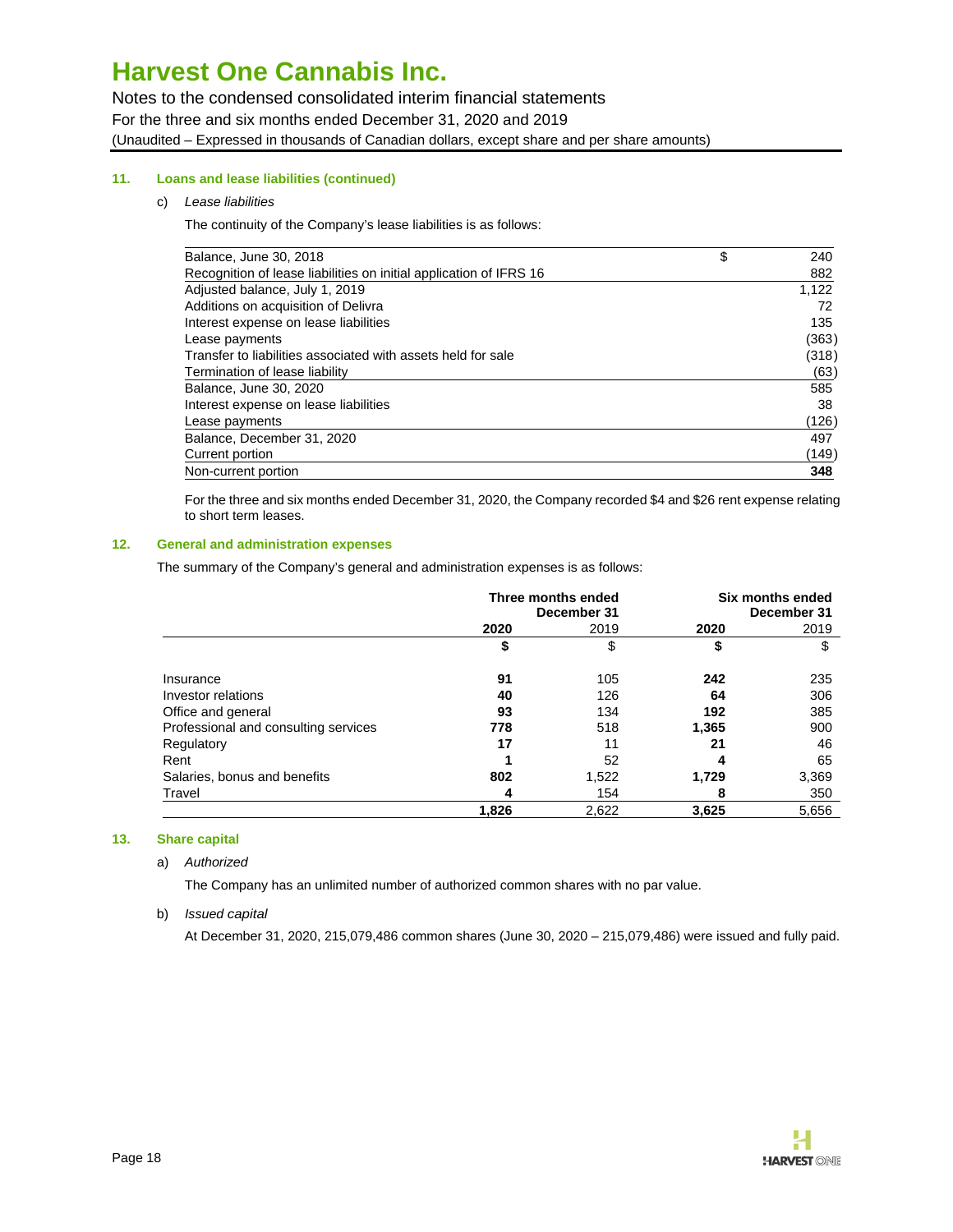Notes to the condensed consolidated interim financial statements For the three and six months ended December 31, 2020 and 2019 (Unaudited – Expressed in thousands of Canadian dollars, except share and per share amounts)

# **14. Other reserves**

The summary of the Company's other reserves is as follows:

|                                 | Share-based |          |       |        |
|---------------------------------|-------------|----------|-------|--------|
|                                 | awards      | Warrants |       |        |
|                                 | (a)         | (b)      | Other | Total  |
|                                 | \$          | \$       | \$    | \$     |
| Balance, June 30, 2019          | 7,710       | 9,517    | 815   | 18,042 |
| Share-based compensation        | 2,022       |          |       | 2,022  |
| Acquisition of Delivra (note 7) | 920         | 335      |       | 1,255  |
| Warrants issued                 |             | 481      |       | 481    |
| Balance, June 30, 2020          | 10,652      | 10.333   | 815   | 21,800 |
| Share-based compensation        | 592         |          |       | 592    |
| Balance, December 31, 2020      | 11.244      | 10.333   | 815   | 22.392 |

### a) Share-based awards

(i) Stock options

The Company has established a share purchase option plan ("Plan") whereby the Company's Board of Directors may from time to time grant stock options to employees and non-employees. Options granted under the Plan will not have a term to exceed 5 years from the date of grant. The maximum number of shares that may be reserved for issuance under the Plan is 21,507,948. Vesting is determined by the Board of Directors.

The continuity of the Company's stock options is as follows:

|                                  |                    | Weighted average |
|----------------------------------|--------------------|------------------|
|                                  | Number outstanding | exercise price   |
|                                  | #                  | \$               |
| Outstanding at June 30, 2019     | 17,785,000         | 0.79             |
| Granted                          | 4,342,918          | 0.80             |
| Expired                          | (3,712,683)        | 0.77             |
| Forfeited                        | (7,831,922)        | 0.77             |
| Outstanding at June 30, 2020     | 10,583,313         | 0.82             |
| Granted                          | 12,420,000         | 0.09             |
| Expired                          | (5.056.497)        | 0.40             |
| Forfeited                        | (504,577)          | 0.88             |
| Outstanding at December 31, 2020 | 17,442,239         | 0.42             |

During the six months ended December 31, 2020, the Company granted a total of 12,420,000 stock options under the Company's stock option incentive plan to certain new directors, officers and employees of the Company. Each stock option entitles the holder to purchase one common share at an exercise price of \$0.08 to \$0.09 for a period of five years following the grant date.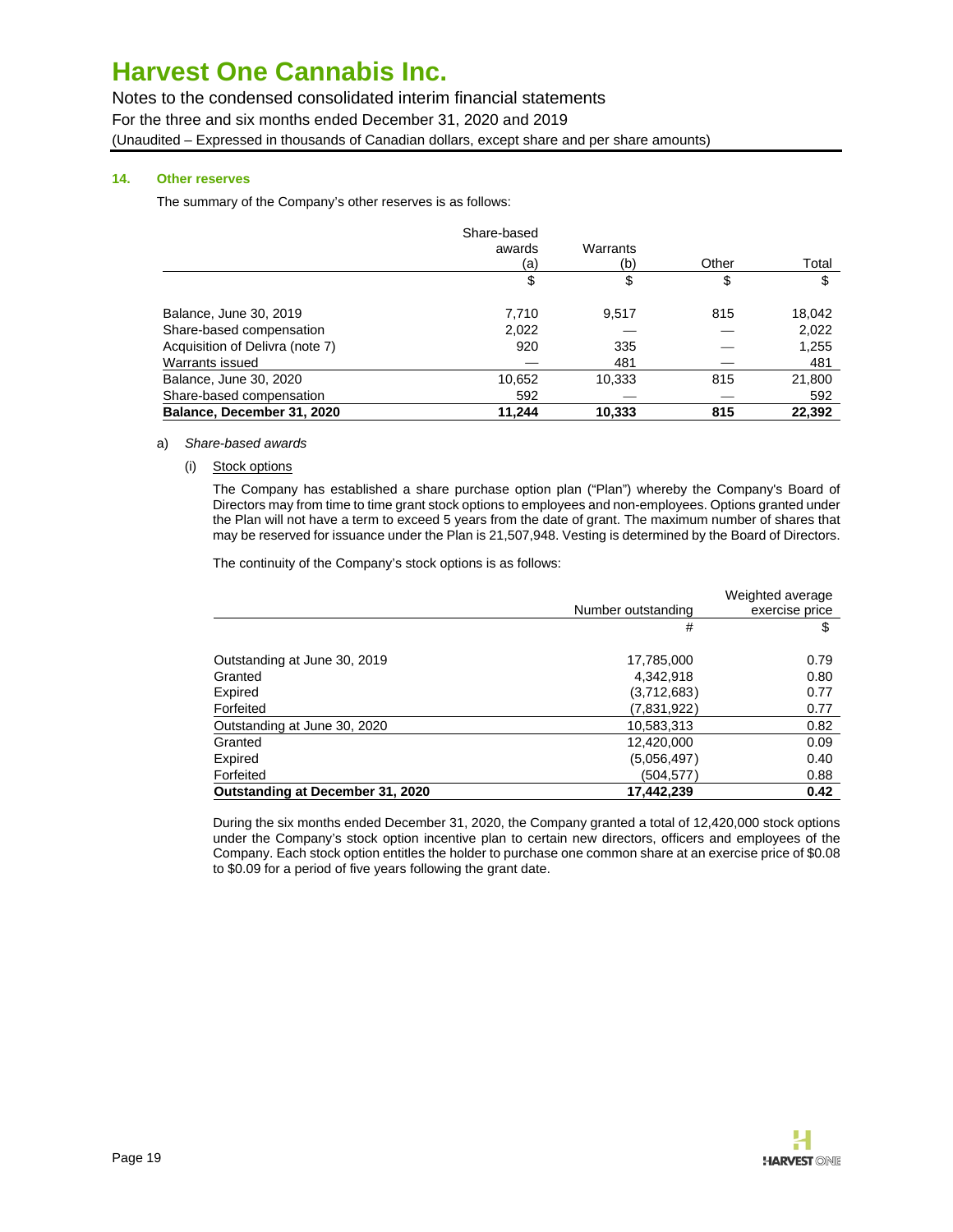Notes to the condensed consolidated interim financial statements For the three and six months ended December 31, 2020 and 2019 (Unaudited – Expressed in thousands of Canadian dollars, except share and per share amounts)

### **14. Other reserves (continued)**

- a) Share-based awards (continued)
	- (i) Stock options (continued)

The weighted average fair value per option granted in the six months ended December 31, 2020 was \$0.05 (2019 – \$0.32). In determining the amount of share-based compensation, the Company used the Black-Scholes option pricing model to establish the fair value of stock options granted during the six months ended December 31, 2020 and 2019 by applying the following assumptions:

|                                  | December 31           | December 31         |
|----------------------------------|-----------------------|---------------------|
|                                  | 2020                  | 2019                |
| Risk-free interest rate          | $0.31\% - 0.48\%$     | $1.22\% - 1.80\%$   |
| Expected life of options (years) | 3.59                  | $0.6 - 4.3$         |
| Expected annualized volatility   | $103.60\% - 104.68\%$ | $75.00\% - 92.50\%$ |
| Expected dividend yield          | Nil                   | Nil                 |

Volatility was estimated by using the historical prices of the Company's common shares. The expected life in years represents the period of time that the stock options granted are expected to be outstanding. The risk-free rate was based on the zero-coupon Canada government bonds with a remaining term equal to the expected life of the stock option.

The number of options outstanding and exercisable at December 31, 2020 is as follows:

|                                 |                     |                | Number of     |
|---------------------------------|---------------------|----------------|---------------|
|                                 | Number of stock     |                | stock options |
| Expiry date                     | options outstanding | Exercise price | exercisable   |
|                                 | #                   | \$             | #             |
| January 26, 2021 <sup>(1)</sup> | 223,125             | 1.26           | 223,125       |
| October 3, 2021                 | 92,969              | 1.26           | 92,969        |
| December 19, 2021               | 434,350             | 1.26           | 434,350       |
| April 27, 2022                  | 2,050,000           | 0.75           | 2,050,000     |
| January 24, 2023                | 877,625             | 0.76           | 877,625       |
| May 28, 2023                    | 625,000             | 0.84           | 468,750       |
| September 18, 2023              | 700,000             | 0.91           | 466,667       |
| October 12, 2023                | 297,500             | 0.61           | 297,500       |
| April 22, 2024                  | 1,711,667           | 0.85           | 748,339       |
| June 17, 2024                   | 300,000             | 0.68           | 100,000       |
| July 31, 2024                   | 360,000             | 0.56           | 169,999       |
| September 4, 2024               | 50,000              | 0.52           | 20,833        |
| July 14, 2025                   | 8,220,003           | 0.09           | 3,590,010     |
| December 7, 2025                | 1,500,000           | 0.08           | 500,000       |
|                                 | 17,442,239          |                | 10,040,167    |

 $(1)$  Subsequent to December 31, 2020, these options expired unexercised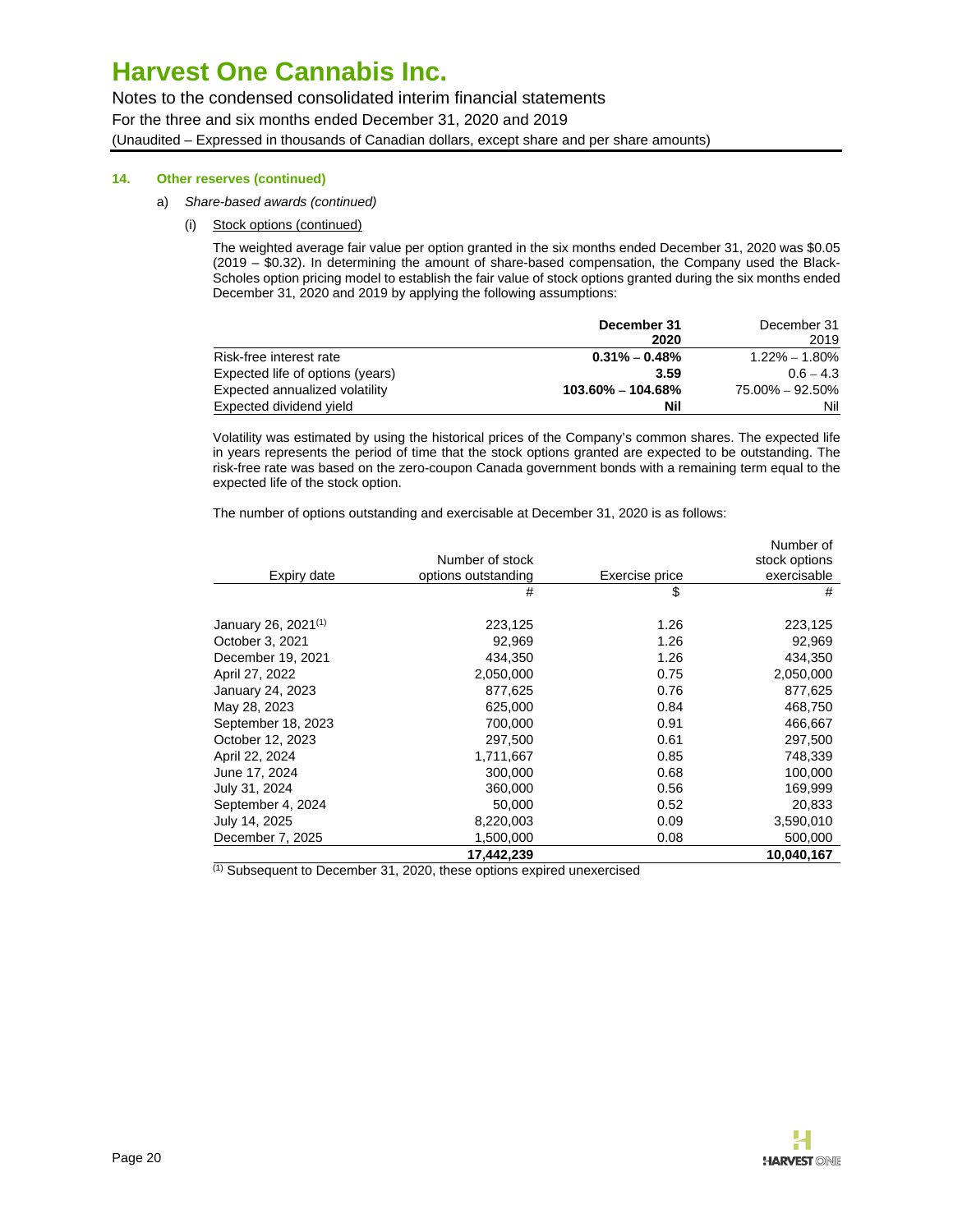Notes to the condensed consolidated interim financial statements For the three and six months ended December 31, 2020 and 2019 (Unaudited – Expressed in thousands of Canadian dollars, except share and per share amounts)

### **14. Other reserves (continued)**

### b) Warrants

The continuity of the Company's warrants is as follows:

| December 31,<br>2020            |             | 100.002                 |             |                   | 517,000                  |               | 17,083,333 | 17,700,335     | 0.09                |
|---------------------------------|-------------|-------------------------|-------------|-------------------|--------------------------|---------------|------------|----------------|---------------------|
| Outstanding a                   |             |                         |             |                   |                          |               |            |                |                     |
| Expired                         |             | (500.000)               | (5,901,182) |                   |                          |               |            | (6,401,182)    | 1.08                |
| Outstanding at<br>June 30, 2020 |             | 600.002                 | 5,901,182   |                   | 517.000                  |               | 17.083.333 | 24,101,517     | 0.36                |
| Expired                         | (3,226,468) | (600, 032)              |             | (22, 778, 846)    | $\overline{\phantom{m}}$ | (2, 191, 502) |            | (28, 796, 848) | 2.01                |
| Issued                          |             |                         |             |                   |                          | 2,191,502     | 17,083,333 | 19,274,835     | 0.15                |
| Outstanding at<br>June 30, 2019 | 3,226,468   | 1,200,034               | 5,901,182   | 22,778,846        | 517,000                  |               |            | 33,623,530     | 1.89                |
|                                 |             |                         |             |                   |                          |               |            | #              | \$                  |
|                                 | Warrants    | Warrants                | Warrants    | Warrants          | Warrants                 | (i)           | (ii)       | outstanding    | price               |
|                                 | <b>RTO</b>  | Secondary               | Debenture   | Offering          | Water                    | Warrants      | Warrants   | number         | average<br>exercise |
|                                 |             | <b>RTO</b><br>Warrants. |             | Brokers'<br>Units | Dream                    | Delivra       | <b>MMJ</b> | Total          | Weighted            |
|                                 |             | Brokers'                |             | Offering and      |                          |               |            |                |                     |
|                                 |             |                         |             | Units             |                          |               |            |                |                     |

#### (i) Delivra Warrants

In connection with the Delivra acquisition on July 3, 2019 (note 7), the Company issued 2,191,502 replacement warrants to holders of Delivra warrants with an exercise price of \$0.59 – \$0.84 per warrant and which expire nine months from the date of issue. Upon exercise of the Delivra Warrants, the Company will issue one common share. The fair value of the Delivra Warrants was estimated using the following assumptions:

| Risk-free interest rate           | 1.79%  |
|-----------------------------------|--------|
| Expected life of warrants (years) | 0.76   |
| Expected annualized volatility    | 75.00% |
| Expected dividend yield           | Nil    |

#### (ii) MMJ Warrants

On April 3, 2020, the Company issued 17,083,333 common share purchase warrants (the "MMJ Warrants") to MMJ as consideration for extending the maturity date of its loan in the amount of \$2,000 from March 10, 2020 to June 8, 2020. Each Warrant will entitle the holder to purchase one common share in the capital of the Company (each a "Common Share") at a price of \$0.06 at any time until the earlier of: (i) the date of the further extension or renewal of the Loan; and (ii) April 3, 2022. In connection with the issuance of the MMJ Warrants, the Company recognized \$481 of financing fees in interest and finance costs. The fair value of the MMJ Warrants was estimated using the following assumptions:

| Risk-free interest rate           | $0.55\%$ |
|-----------------------------------|----------|
| Expected life of warrants (years) | 2.07     |
| Expected annualized volatility    | 85.74%   |
| Expected dividend yield           | Nil      |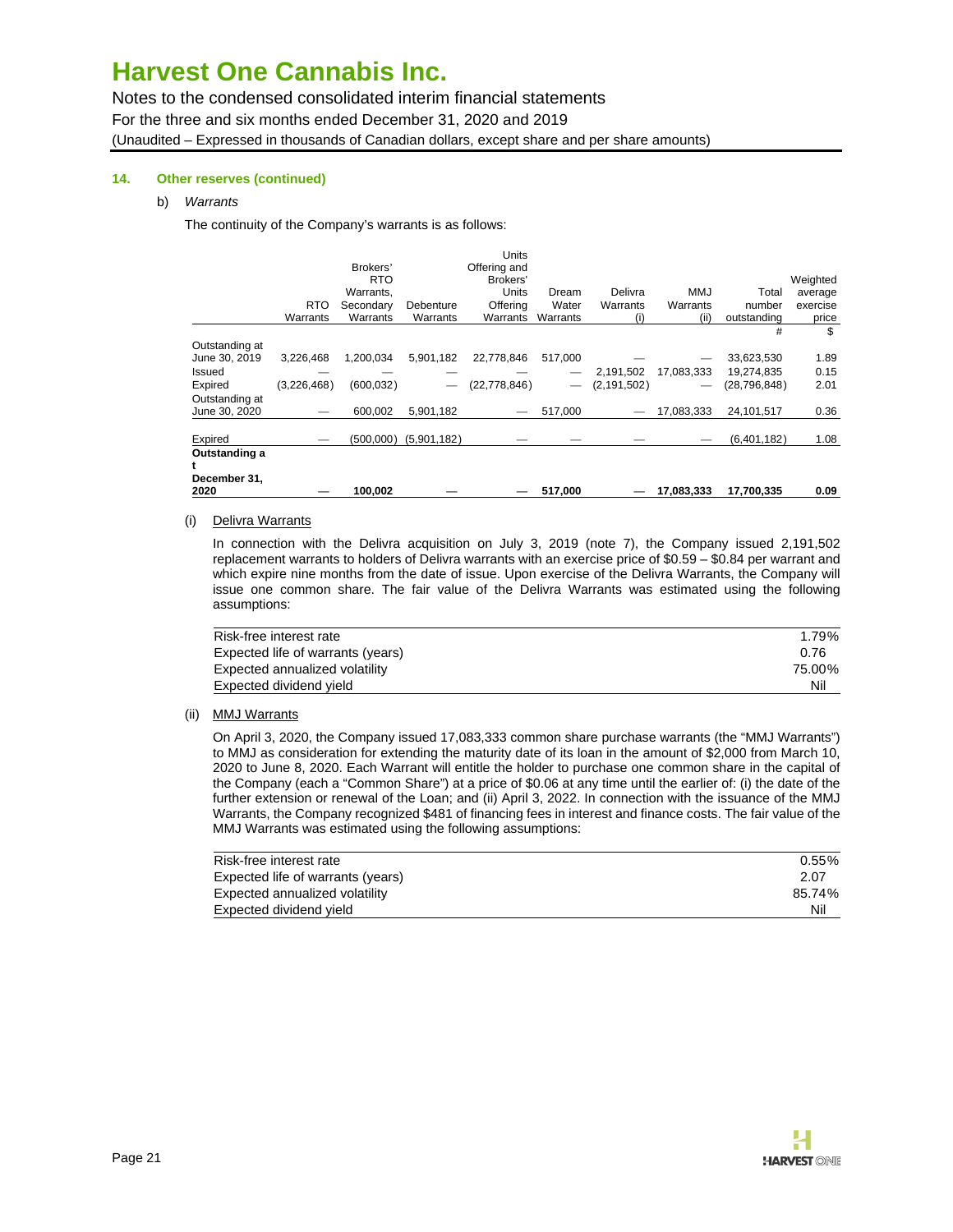Notes to the condensed consolidated interim financial statements For the three and six months ended December 31, 2020 and 2019 (Unaudited – Expressed in thousands of Canadian dollars, except share and per share amounts)

## **14. Other reserves (continued)**

### b) Warrants (continued)

The Company's outstanding warrants at December 31, 2020 is as follows:

|                           |            |           |                          |             | Exercise |              |
|---------------------------|------------|-----------|--------------------------|-------------|----------|--------------|
|                           | Issued     | Exercised | Expired                  | Outstanding | price    | Expiry date  |
|                           | #          | #         | #                        | #           | \$       |              |
| <b>Brokers' Secondary</b> |            |           |                          |             |          |              |
| Warrants $(1)$            | 600.002    | 100.002   | 500.000                  |             | 1.00     | Jan 4, 2021  |
| Brokers' Secondary        |            |           |                          |             |          |              |
| Warrants                  | 100.002    |           |                          | 100,002     | 1.00     | May 3, 2022  |
| <b>Debenture Warrants</b> | 9,493,882  | 3,592,700 | 5,901,182                |             | 1.09     | Dec 14, 2020 |
| Dream Water Warrants      | 517.000    |           |                          | 517.000     | 1.00     | May 29, 2021 |
| <b>MMJ Warrants</b>       | 17,083,333 |           | $\overline{\phantom{0}}$ | 17,083,333  | 0.06     | Apr 3, 2022  |
|                           | 27,794,219 | 3,692,702 | 6,401,182                | 17,700,335  |          |              |

(1) Subsequent to December 31, 2020, these warrants expired unexercised

### **15. Related parties**

The summary of the Company's related party transactions during the three and six months ended December 31, 2020 and 2019 is as follows:

### a) Compensation of key management personnel

Key management personnel ("KMP") include persons having the authority and responsibility for planning, directing and controlling the activities of the Company as a whole. The KMP of the Company are the members of the Company's executive management team and Board of Directors. Compensation provided to KMP is as follows:

|                          | Three months ended<br>December 31 |      | Six months ended<br>December 31 |       |
|--------------------------|-----------------------------------|------|---------------------------------|-------|
|                          | 2020                              | 2019 | 2020                            | 2019  |
|                          | \$                                | \$   |                                 | \$    |
| Salaries and benefits    | 243                               | 369  | 473                             | 920   |
| Severance costs          |                                   | 73   | 150                             | 73    |
| Directors' fees          | 62                                | 33   | 110                             | 66    |
| Share-based compensation | 78                                | 416  | 261                             | 847   |
| Total                    | 383                               | 891  | 994                             | 1,906 |

#### b) Payments to related parties

As at December 31, 2020, there was \$98 directors' fees (June 30, 2020 – \$117) and \$45 bonus payments (June 30, 2020 – \$643) included in accounts payable and accrued liabilities.

## c) Severance payments

During the six months ended December 31, 2020, the Company paid \$150 to the former Chief Operating Officer and General Counsel in accordance with the terms of a mutual separation agreement, which is included in severance and reorganization costs.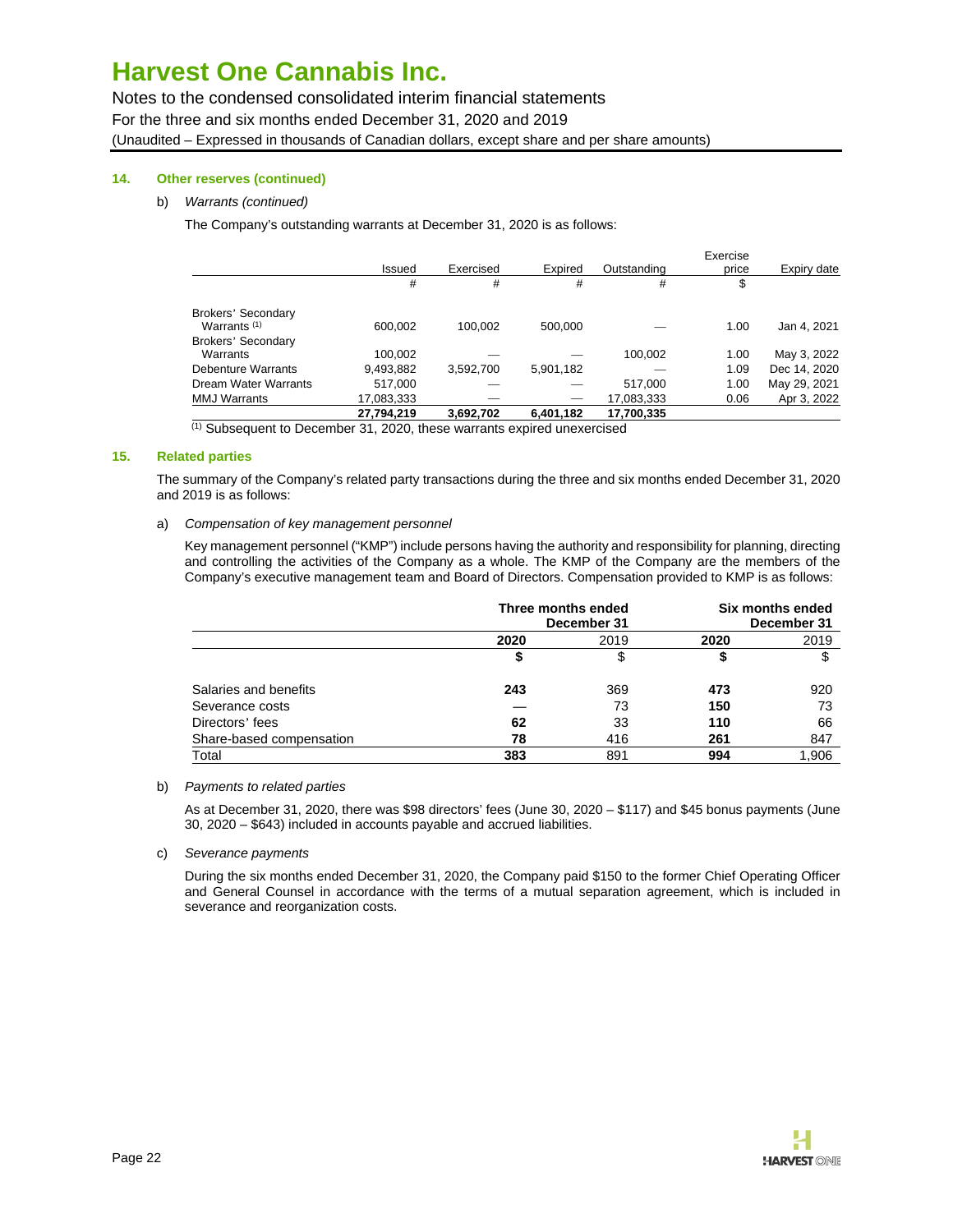Notes to the condensed consolidated interim financial statements For the three and six months ended December 31, 2020 and 2019 (Unaudited – Expressed in thousands of Canadian dollars, except share and per share amounts)

### **16. Supplemental cash flow information**

Additional supplementary cash flow information for the six months ended December 31, 2020 and 2019 is as follows:

|                                                                            | December 31 | December 31 |
|----------------------------------------------------------------------------|-------------|-------------|
|                                                                            | 2020        | 2019        |
|                                                                            | 5           | \$          |
| Additions to property, plant and equipment included in in accounts payable |             | 5,099       |
| Additions to right of use assets                                           |             | 954         |
| Forgiveness of loan to associate                                           |             | 256         |
| Common shares issued for acquisitions (note 7)                             |             | 20,639      |
| Options and warrants issued for acquisitions (note 7)                      |             | 1,255       |
| Interest paid                                                              | 228         |             |

## **17. Commitments and contingencies**

As at December 31, 2020, the Company's commitments that have not been disclosed elsewhere in the consolidated financial statements is as follows:

|                     | Less than |       |
|---------------------|-----------|-------|
|                     | 1 year    | Total |
|                     | ۰D        |       |
| Capital commitments | 594       | 594   |
|                     | 594       | 594   |

### a) Capital commitments

Capital commitments include amounts committed for Gelpell® production equipment.

b) Litigation

During the year ended June 30, 2020, United Greeneries Operations Ltd. ("United Greeneries Operations"), a subsidiary of the Company, was named as the defendant in a civil claim (the "Claim") filed in the Supreme Court of British Columbia in respect of the termination of the lease agreement for land and property in Aldergrove, British Columbia in August 2018. The plaintiff filed a summary trial motion in March 2020 in which it seeks an order for damages for breach of the lease agreement plus court costs and statutory pre-judgment interest. In June 2020, United Greeneries Operations filed a response in defense of the Claim and filed its own summary trial motion. On December 14, 2020, the defendant and plaintiff attended a summary judgement hearing in the BC Supreme Court, at which time the plaintiff advised of its intention to amend their pleadings and, as a result, the parties agreed to adjourn the then summary judgment hearing until such time as the plaintiff issued their amended pleadings and the hearing can be rescheduled. Management's assessment, based on its interpretation of the agreement and independent legal advice, is that the plaintiff may be partly successful with the Claim up to \$415,000, subject to a set-off claim by United Greeneries Operations against the plaintiff seeking the return of a \$70,000 deposit paid in accordance with the terms of the lease and possession of certain security and electronic equipment held by the plaintiff, and it is possible that there will be a future cash outflow made by United Greeneries Operation.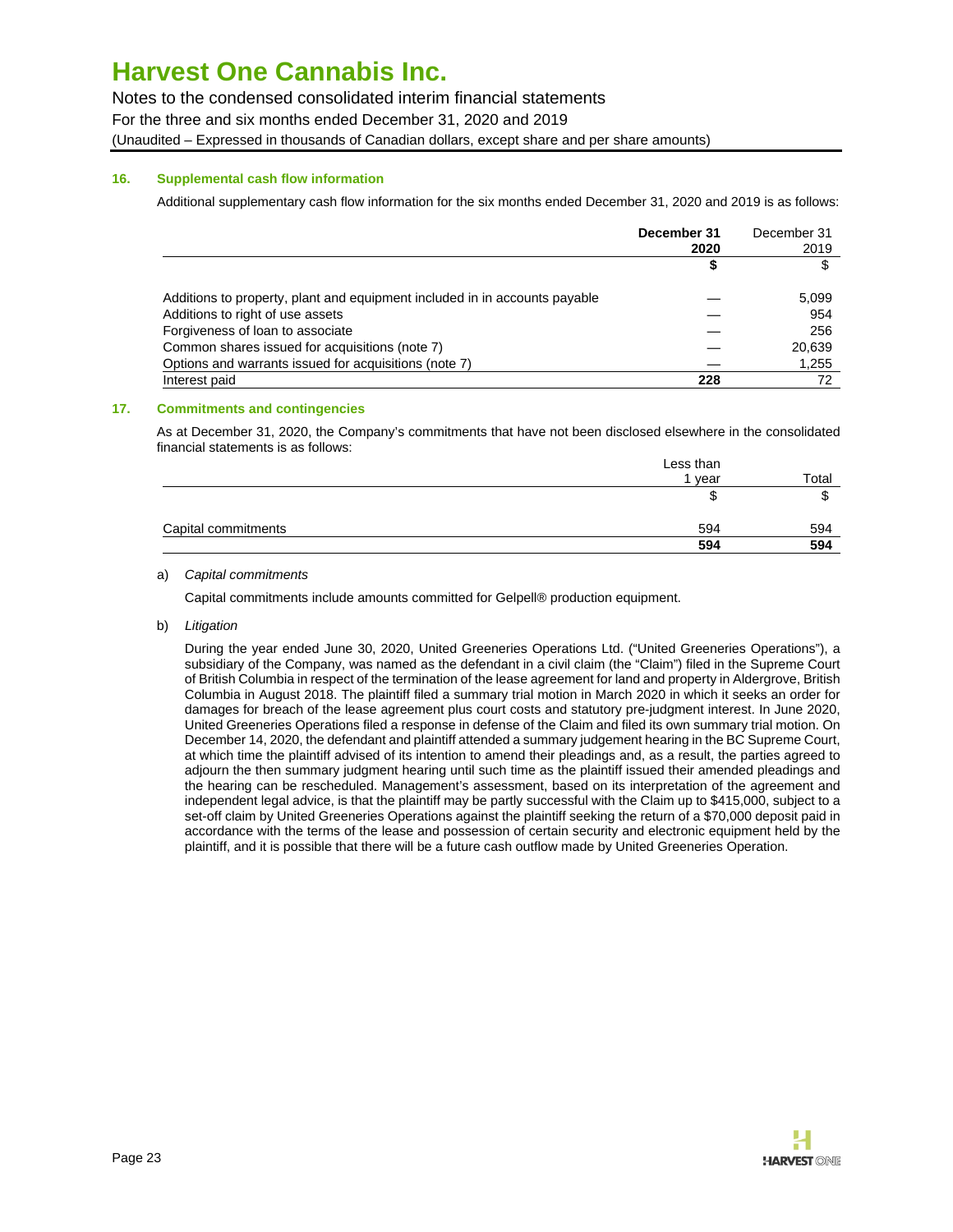Notes to the condensed consolidated interim financial statements For the three and six months ended December 31, 2020 and 2019 (Unaudited – Expressed in thousands of Canadian dollars, except share and per share amounts)

#### **18. Segmented information**

The Company operates in two reportable segments: consumer (Dream Water and Delivra) and corporate, which is the way the Company reports information regarding segment performance, including net profit (loss), to its chief operating decision maker as at December 31, 2020.

The consumer segment includes the marketing, distribution, and product development of liquid sleep shots and sleep powder packets as well as pain relief creams throughout Canada and the US.

The segments for the three months ended December 31, 2020 and 2019 are as follows:

|                                     | Three months ended December 31, 2020 |           |          | Three months ended December 31, 2019 |                          |           |
|-------------------------------------|--------------------------------------|-----------|----------|--------------------------------------|--------------------------|-----------|
|                                     | <b>Consumer</b>                      | Corporate | Total    | Consumer                             | Corporate                | Total     |
|                                     |                                      |           |          |                                      |                          |           |
| Net revenue                         | .936                                 |           | 1,936    | 1.911                                | $\overline{\phantom{a}}$ | 1.911     |
| Gross profit                        | ,003                                 | —         | 1,003    | 338                                  |                          | 338       |
| Expenses                            | 759                                  | 11,179    | 11,938   | 9.644                                | 2,851                    | 12.495    |
| Net loss from continuing operations | 179                                  | (11, 205) | (11,026) | (9,376)                              | (2,942)                  | (12, 318) |

The segments for the six months ended December 31, 2020 and 2019 are as follows:

|                                     | Six months ended December 31, 2020 |                    |           | Six months ended December 31, 2019 |                          |          |
|-------------------------------------|------------------------------------|--------------------|-----------|------------------------------------|--------------------------|----------|
|                                     | Consumer                           | Total<br>Corporate |           | Consumer                           | Corporate                | Total    |
|                                     |                                    |                    |           |                                    |                          |          |
| Net revenue                         | 3,758                              |                    | 3,758     | 3,639                              |                          | 3,639    |
| Gross profit                        | 1,448                              |                    | 1,448     | 675                                | $\overline{\phantom{m}}$ | 675      |
| Expenses                            | 1,526                              | 13.503             | 15.029    | 11.319                             | 6.031                    | 17,350   |
| Net loss from continuing operations | (219)                              | (13,607)           | (13, 826) | (10, 805)                          | (6, 247)                 | (17,052) |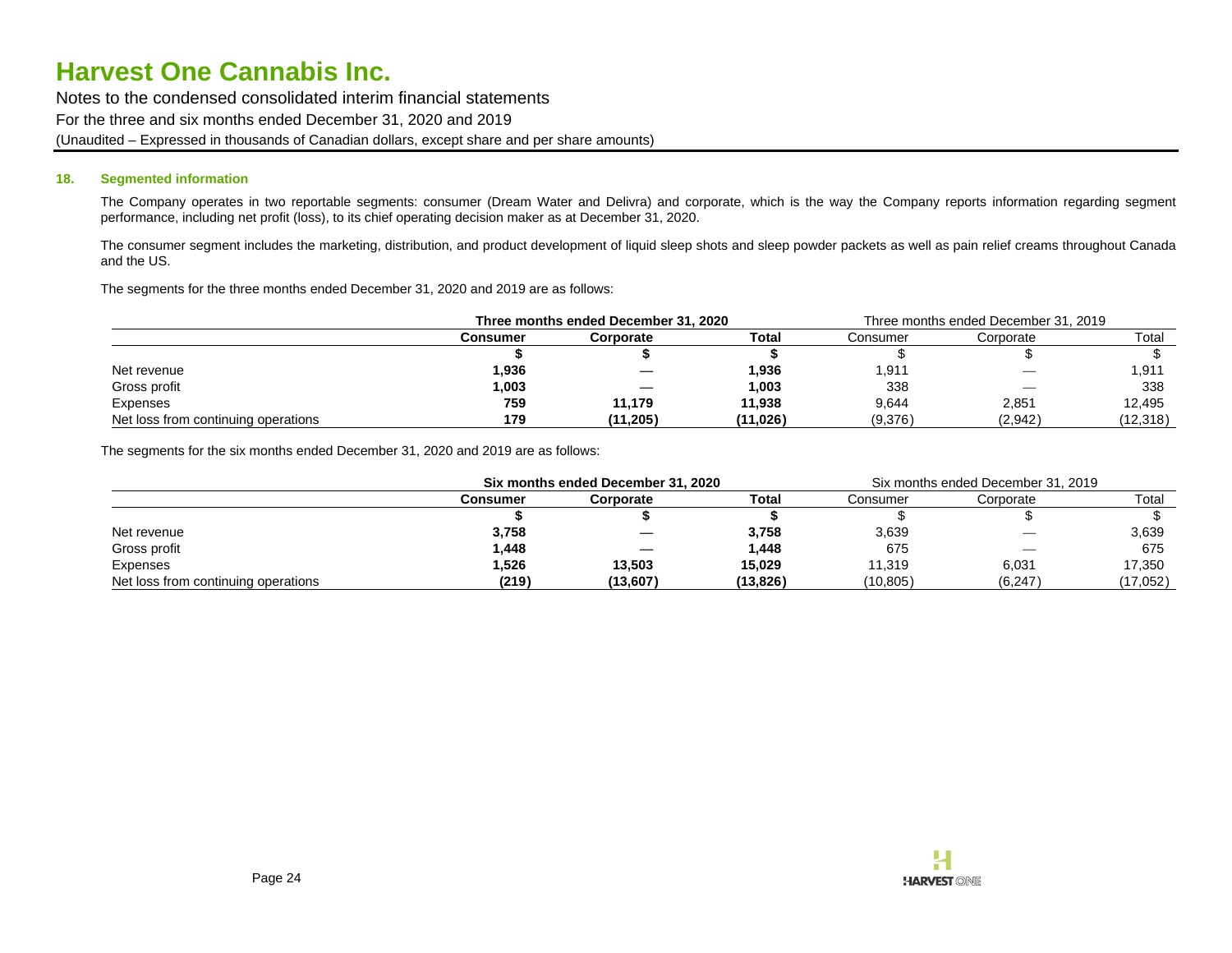Notes to the condensed consolidated interim financial statements For the three and six months ended December 31, 2020 and 2019 (Unaudited – Expressed in thousands of Canadian dollars, except share and per share amounts)

# **18. Segmented information (continued)**

The Company generates net revenue from two geographical locations:

|             | Three months ended<br>December 31 | Six months ended<br>December 31 |       |       |
|-------------|-----------------------------------|---------------------------------|-------|-------|
| Net revenue | 2020                              | 2019                            | 2020  | 2019  |
|             |                                   |                                 |       | S     |
| Canada      | 896                               | 633                             | 1,879 | 1,338 |
| US          | 1,040                             | 1.278                           | 1,879 | 2,301 |
| Total       | 1.936                             | 1.911                           | 3.758 | 3,639 |

Net revenues in each geographical location relate to the sale of the following:

- Canada Dream Water liquid sleep shots and sleep powder packets, and LivRelief™ pain relief creams
- US Dream Water liquid sleep shots and sleep powder packets

The Company has the following non-current assets, other than financial instruments, in two geographic locations:

| Non-current assets other than financial instruments | December 31<br>2020 | June 30<br>2020 |
|-----------------------------------------------------|---------------------|-----------------|
|                                                     |                     |                 |
| Canada                                              | 10.770              | 24,514          |
| Israel                                              | 2,765               | 4,513           |
| Total                                               | 13.535              | 29,027          |

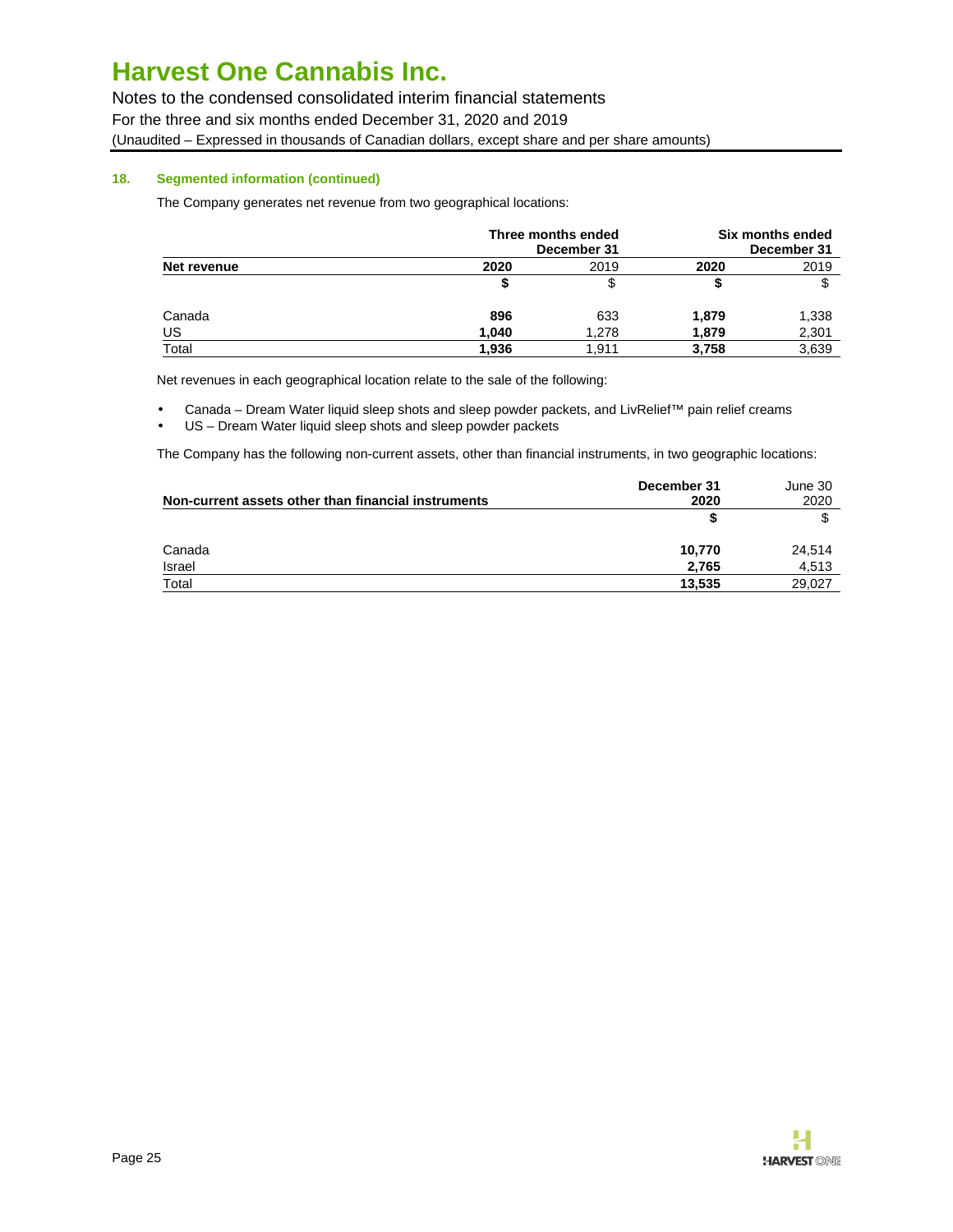Notes to the condensed consolidated interim financial statements For the three and six months ended December 31, 2020 and 2019 (Unaudited – Expressed in thousands of Canadian dollars, except share and per share amounts)

# **19. Discontinued operation**

Following the Strategic Review announced in February 2020, management committed to a plan to sell certain components of its cultivation segment.

The cultivation segment was not previously classified as held for sale or as a discontinued operation. The comparative consolidated statement of loss and comprehensive loss has been restated to show the discontinued operation separately from continuing operations.

|                                                           | Three months ended<br>December 31 |         | Six months ended<br>December 31 |          |
|-----------------------------------------------------------|-----------------------------------|---------|---------------------------------|----------|
|                                                           |                                   |         |                                 |          |
|                                                           | 2020                              | 2019    | 2020                            | 2019     |
|                                                           | \$                                | \$      | \$                              | \$       |
| Net revenue                                               | 225                               | (143)   | 968                             | 2,193    |
| Cost of sales                                             |                                   |         |                                 |          |
| <b>Production costs</b>                                   | 39                                | 584     | 455                             | 1,206    |
| Inventory expensed to cost of sales                       | 175                               | 173     | 300                             | 1,402    |
| Inventory write-down                                      | 1,226                             |         | 1,226                           |          |
| Gross profit before fair value adjustments                | (1,215)                           | (900)   | (1,013)                         | (415)    |
| Realized fair value amounts included in<br>inventory sold | 38                                | 226     | 603                             | 931      |
| Unrealized change in fair value of                        |                                   |         |                                 |          |
| biological assets                                         |                                   | (854)   |                                 | (2,002)  |
| Gross loss                                                | (1, 253)                          | (272)   | (1,616)                         | 656      |
| <b>Expenses</b>                                           | 703                               | 3,520   | 1,454                           | 5,121    |
| Other (expense) income                                    |                                   |         |                                 |          |
| Loss on remeasurement of disposal                         |                                   |         |                                 |          |
| group                                                     | (1, 311)                          |         | (1,311)                         |          |
| Gain (loss) on disposal of assets                         | 88                                | (103)   | 135                             | (113)    |
| Interest and finance costs                                | (87)                              | 54      | (7)                             | 38       |
| Foreign exchange (loss) gain                              | 6                                 | 3       | 39                              | 6        |
| Loss from discontinued operations                         | (3, 260)                          | (3,838) | (4,214)                         | (4, 534) |

#### a) Expenses

Included within expenses for the three and six months ended December 31, 2020 are amortization of \$197 and \$441, respectively (2019 – \$100 and \$252). Included within expenses for the three and six months ended December 31, 2019 are impairment charges on long-lived assets of \$1,966 and \$1,966, respectively.

#### b) Loss on remeasurement of disposal group

During the three and six months ended December 31, 2020, the Company recognized a \$1,311 loss in connection with the remeasurement of the disposal group. Specifically, the \$1,311 loss was recognized from the write down of intangible assets.